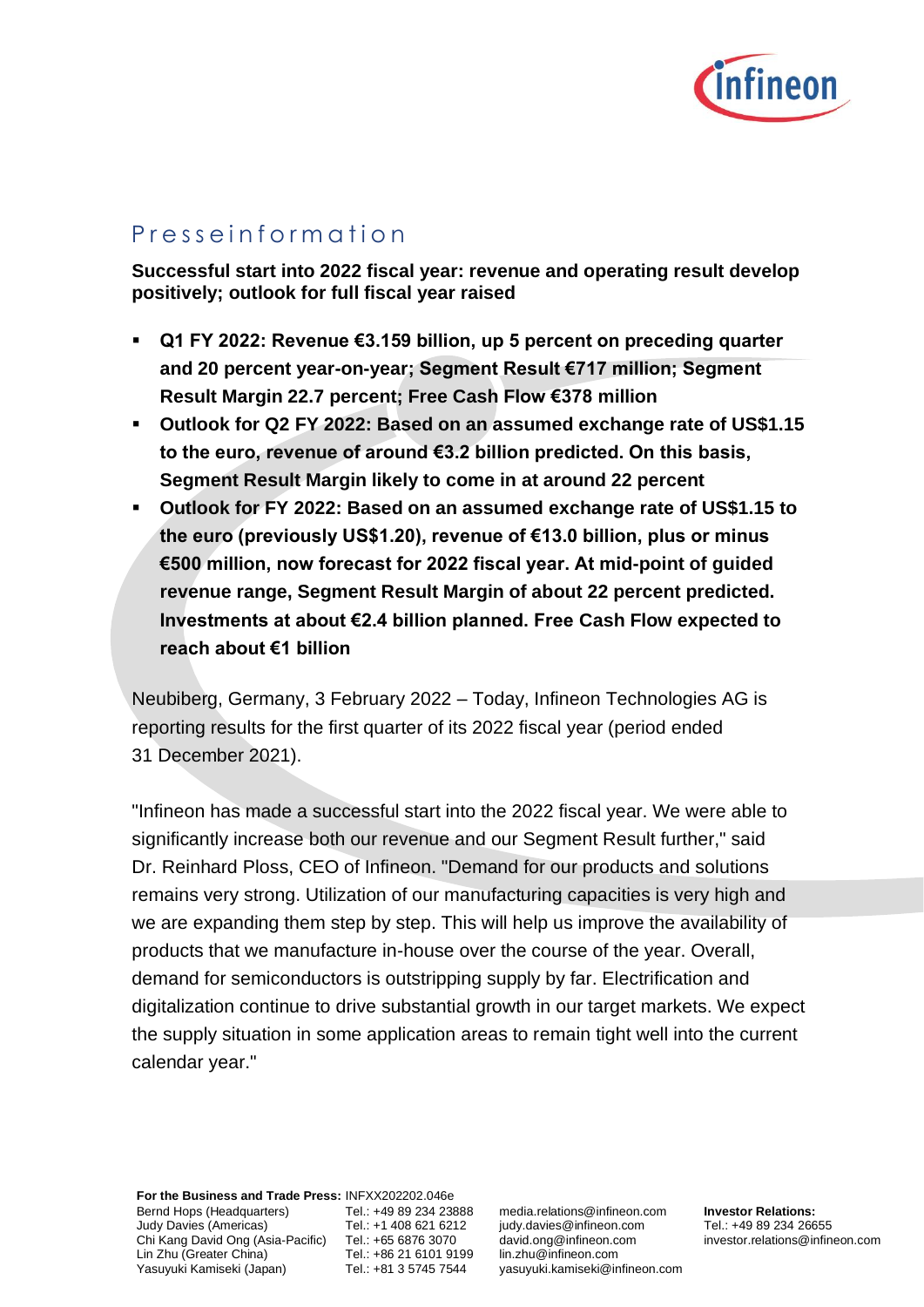| € in millions (unless otherwise stated)                                                                         | 3 months<br>ended | sequential | 3 months<br>ended | year-on-<br>year | 3 months<br>ended |
|-----------------------------------------------------------------------------------------------------------------|-------------------|------------|-------------------|------------------|-------------------|
|                                                                                                                 | 31 Dec 21         | $+/-$ in % | 30 Sep 21         | $+/-$ in %       | 31 Dec 20         |
| Revenue                                                                                                         | 3,159             | 5          | 3,007             | 20               | 2,631             |
| Segment Result                                                                                                  | 717               | 16         | 616               | 47               | 489               |
| Segment Result Margin (in %)                                                                                    | 22.7%             |            | 20.5%             |                  | 18.6%             |
| Profit (loss) from continuing operations                                                                        | 461               | (1)        | 465               | 80               | 256               |
| Profit (loss) from discontinued operations, net of income<br>taxes                                              | (4)               | ---        | (1)               | $---$            |                   |
| Profit (loss) for the period                                                                                    | 457               | (2)        | 464               | 79               | 256               |
| Basic earnings per share (in euro) attributable to<br>shareholders<br>of Infineon Technologies AG: <sup>1</sup> |                   |            |                   |                  |                   |
| Basic earnings per share (in euro) from continuing<br>operations                                                | 0.35              | (3)        | 0.36              | 84               | 0.19              |
| Basic earnings per share (in euro) from discontinued<br>operations                                              |                   |            |                   |                  |                   |
| Basic earnings per share (in euro)                                                                              | 0.35              | (3)        | 0.36              | 84               | 0.19              |
| Diluted earnings per share (in euro) attributable to<br>shareholders<br>of Infineon Technologies AG:1           |                   |            |                   |                  |                   |
| Diluted earnings per share (in euro) from continuing<br>operations                                              | 0.35              | (3)        | 0.36              | 84               | 0.19              |
| Diluted earnings per share (in euro) from discontinued<br>operations                                            |                   |            |                   |                  |                   |
| Diluted earnings per share (in euro)                                                                            | 0.35              | (3)        | 0.36              | 84               | 0.19              |
| Adjusted earnings per share (in euro) - diluted <sup>1,2</sup>                                                  | 0.41              |            | 0.41              | 46               | 0.28              |
| Gross margin (in %)                                                                                             | 41.5%             |            | 41.2%             |                  | 37.4%             |
| Adjusted gross margin <sup>3</sup> (in %)                                                                       | 43.9%             |            | 43.9%             |                  | 40.3%             |

<sup>1</sup> The calculation for earnings per share and adjusted earnings per share is based on unrounded figures.

<sup>2</sup> The reconciliation of profit (loss) for the period to adjusted profit (loss) for the period and adjusted earnings per share is presented on page 11.

<sup>3</sup> The reconciliation of cost of goods sold to adjusted cost of goods sold and adjusted gross margin is presented on page 12.

### **Group performance in first quarter of 2022 fiscal year**

In the first quarter of the 2022 fiscal year, Group revenue grew by €152 million or 5 percent to €3,159 million, compared with €3,007 million in the previous threemonth period. Revenue continued to grow in the Automotive (ATV), Power & Sensor Systems (PSS) and Connected Secure Systems (CSS) segments, while the Industrial Power Control (IPC) segment recorded a slight decrease.

The gross margin improved slightly to 41.5 percent, compared with 41.2 percent in the preceding quarter. The adjusted gross margin remained unchanged at 43.9 percent quarter on quarter.

The Segment Result increased from €616 million to €717 million, with the Segment Result Margin improving from 20.5 percent to 22.7 percent.

media.relations@infineon.com judy.davies@infineon.com david.ong@infineon.com lin.zhu@infineon.com yasuyuki.kamiseki@infineon.com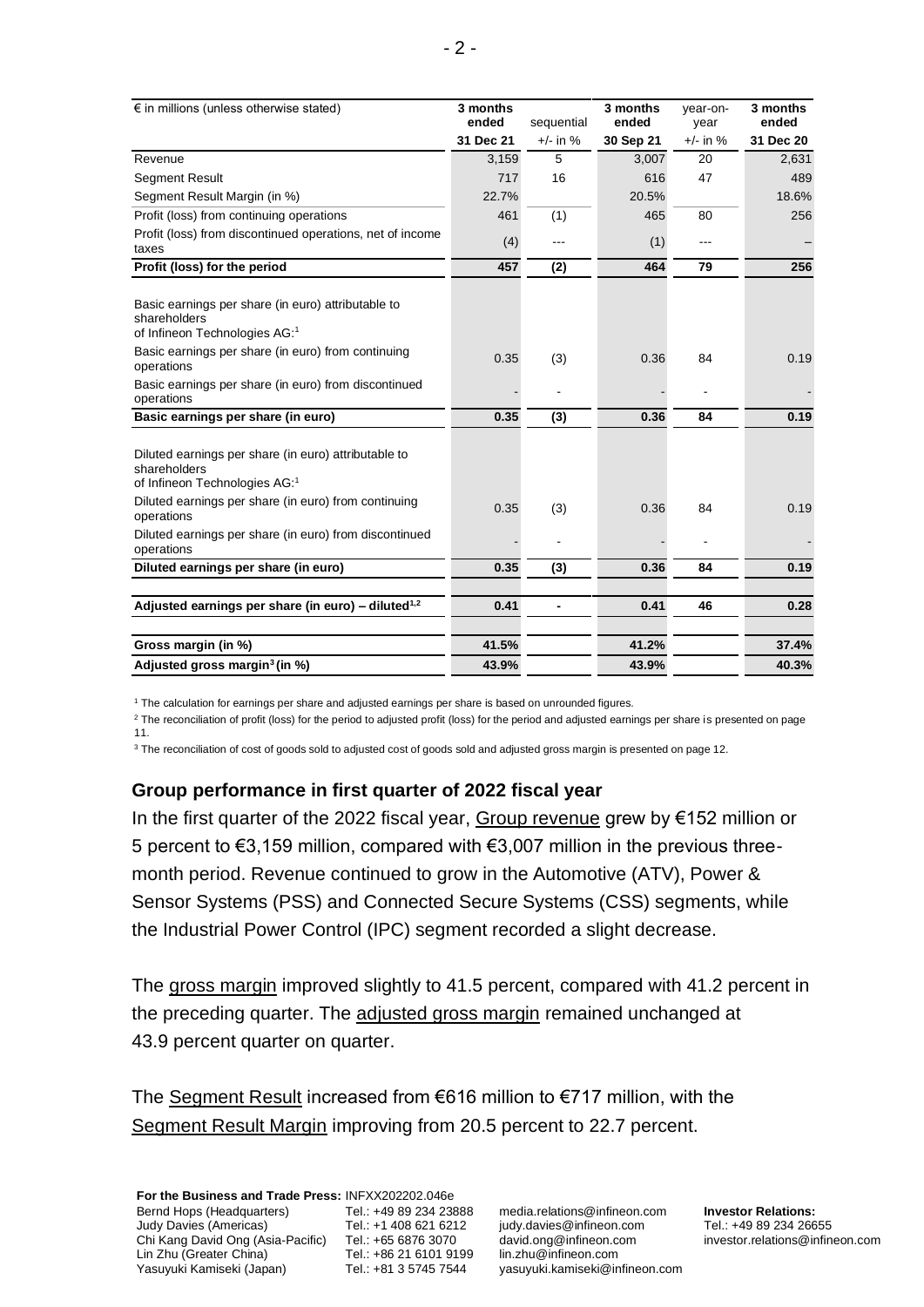The first-quarter non-segment result was a net loss of €100 million, compared to a net loss of €138 million in the final quarter of the previous fiscal year. The nonsegment result for the quarter included €76 million of cost of goods sold, €47 million of selling, general and administrative expenses and €6 million of research and development expenses. In addition, net other operating income amounted to €29 million.

Operating profit for the first quarter of the 2022 fiscal year increased to €617 million, compared with €478 million in the previous three-month period.

The financial result amounted to minus  $€45$  million, compared with minus €37 million one quarter earlier.

The first-quarter tax expense amounted to  $E$ 117 million, compared with tax income of €16 million in the final quarter of the previous fiscal year, which had seen a positive impact from the revaluation of deferred tax assets and the reduction of tax risk positions.

Mainly due to the significant increase in tax expense, profit from continuing operations decreased slightly from €465 million to €461 million quarter on quarter. The loss from discontinued operations in the first quarter was €4 million, compared with a loss of €1 million in the final quarter of the previous fiscal year. The profit for the period amounted to €457 million, down from €464 million in the previous threemonth period.

The substantial quarter-on-quarter increase in tax expense also had a negative impact on earnings per share. Earnings per share from continuing operations decreased accordingly from €0.36 (basic and diluted) to €0.35, whereas adjusted <u>earnings per share</u><sup>1</sup> (diluted) remained unchanged at €0.41.

Investments – which Infineon defines as the sum of purchases of property, plant and equipment, purchases of other intangible assets and capitalized development costs – totaled €408 million in the first quarter of the current fiscal year, compared with €596 million in the preceding three-month period. Depreciation and amortization decreased slightly from €397 million to €393 million quarter-overquarter.

 $1$  Adjusted profit/loss for the period and adjusted earnings per share (diluted) should not be seen as a replacement or superior performance indicator, but rather as additional information to profit/loss for the period and earnings per share (diluted) determined in accordance with IFRS. The detailed calculation of adjusted earnings per share is presented on page 11.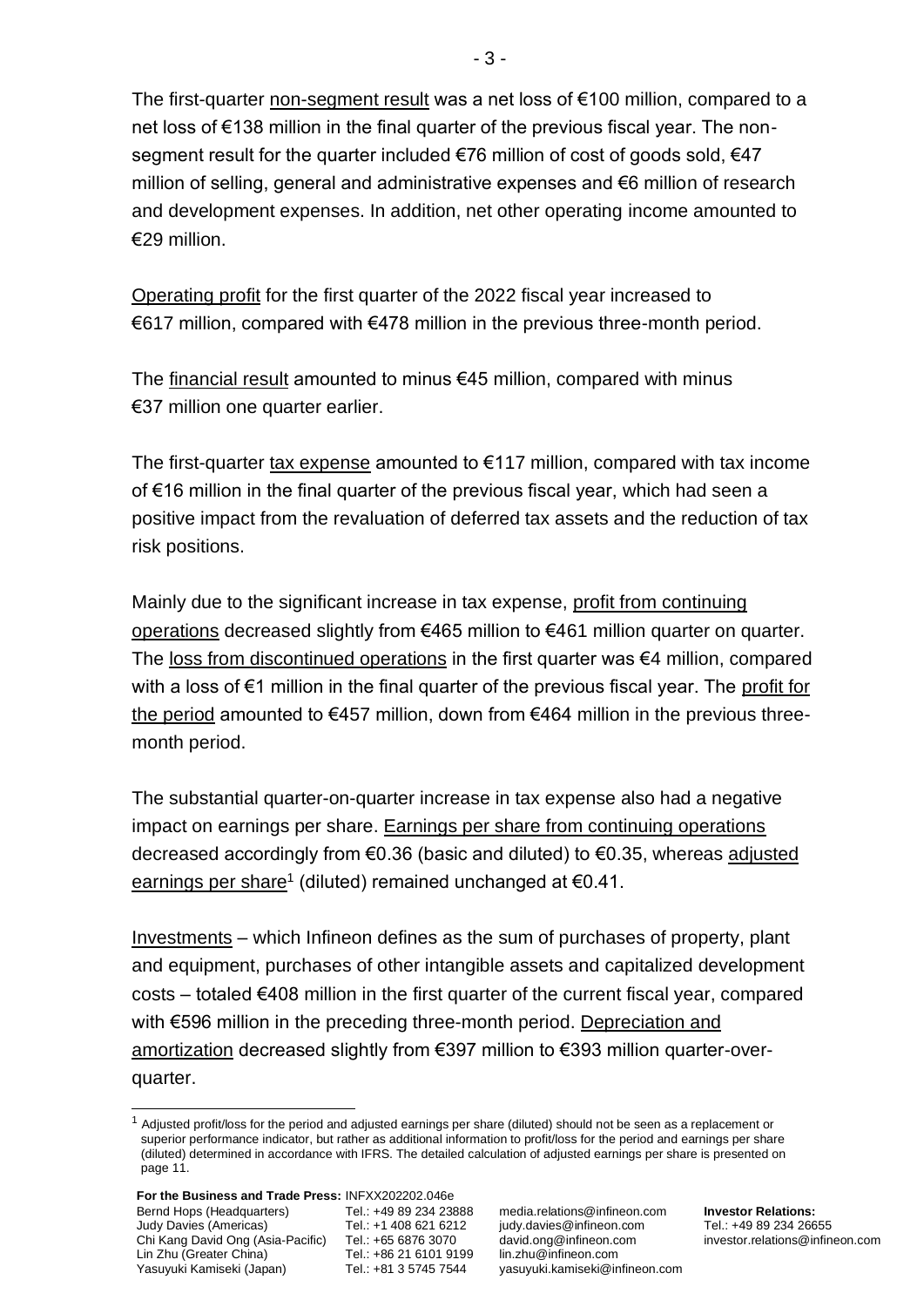Free Cash Flow<sup>2</sup> remained unchanged at €378 million. Net cash provided by operating activities from continuing operations amounted to €796 million, down from €971 million one quarter earlier.

The gross cash position at the end of the first quarter of the 2022 fiscal year rose further to €4,284 million, compared with €3,922 million at the end of the 2021 fiscal year. The stronger US dollar caused the carrying amount of financial debt held in that currency to rise. This development caused financial debt to increase by  $\epsilon$ 72 million to €6,657 million at the end of the first quarter, compared with €6,585 million as of 30 September 2021. By contrast, net debt declined further from €2,663 million to €2,373 million over the course of the three-month period.

# **Outlook for the second quarter of the 2022 fiscal year**

Based on an assumed exchange rate of US\$1.15 to the euro, Infineon expects to generate revenue of around €3.2 billion in the second quarter of the 2022 fiscal year. IPC segment revenue is forecast to grow by a high single-digit percentage and ATV revenue in the low single-digit range. CSS revenue is set to remain more or less stable, while PSS revenue is expected to decline seasonally by a low single-digit percentage. The Segment Result Margin should come in at around 22 percent at the forecast level of revenue.

# **Outlook for the full 2022 fiscal year**

Based on an assumed exchange rate of US\$1.15 to the euro (previously US\$1.20), revenue of €13.0 billion, plus or minus €500 million, is now forecast for the 2022 fiscal year as a whole. ATV and CSS segment revenue is predicted to increase at a higher percentage rate than Group revenue overall. The revenue growth rate in the PSS segment is forecast to be at a similar level to that of the Group. IPC segment revenue is expected to grow by a high single-digit percentage. At the mid-point of the guided revenue range, the Segment Result Margin should come in at about 22 percent.

Investments – which Infineon defines as the sum of investments in property, plant and equipment, investments in other intangible assets and capitalized development costs – are planned at around  $\epsilon$ 2.4 billion for the full 2022 fiscal year. The main focus is on expanding front-end manufacturing capacities with a view to

 $2$  For definitions and the calculation of Free Cash Flow and of the gross and net cash position, please see page 16.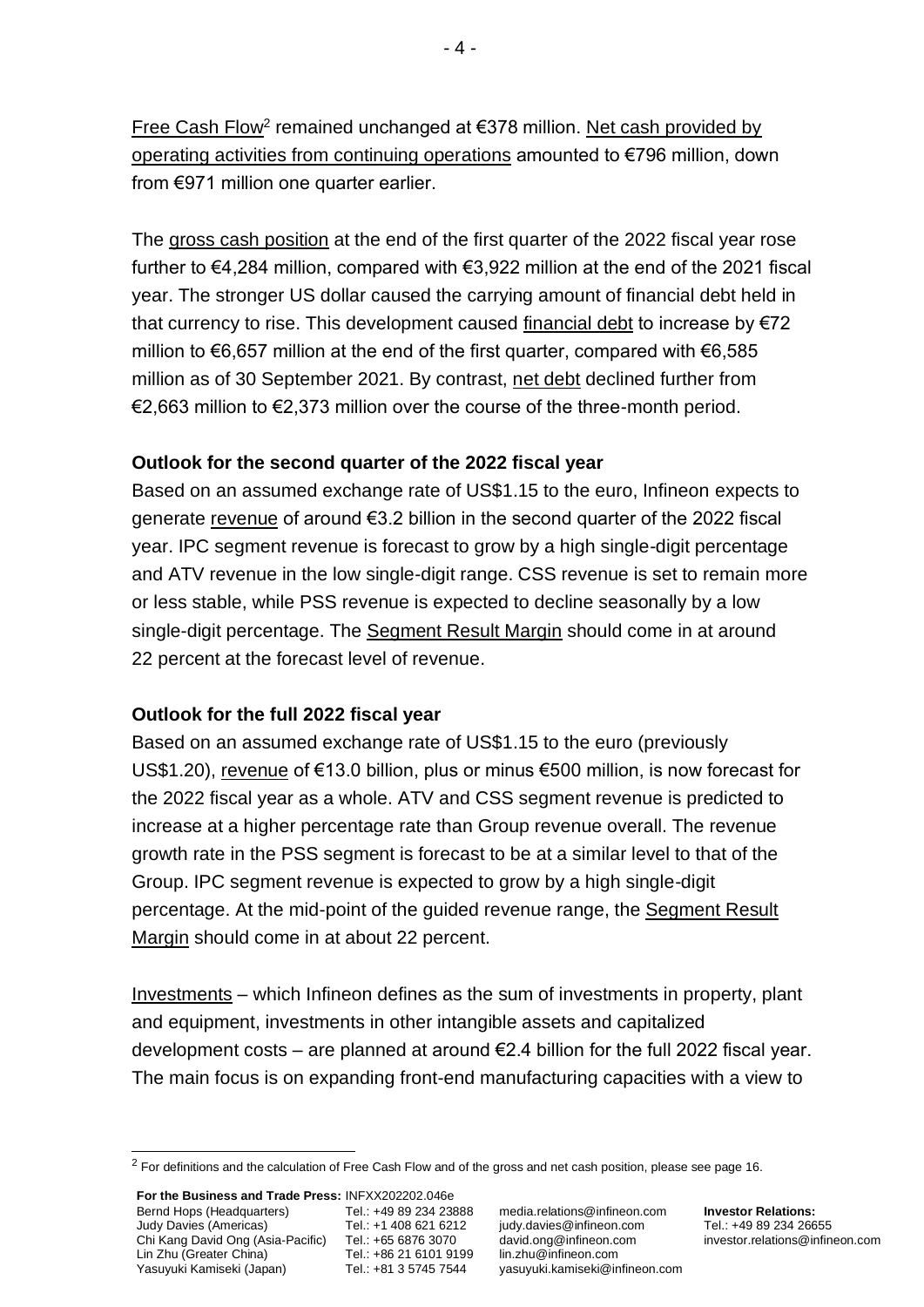enabling Infineon to continue meeting the expected growth in customer demand in the medium term.

Depreciation and amortization are predicted to be between €1.6 billion and €1.7 billion in the 2022 fiscal year, of which approximately €400 million is attributable to depreciation and amortization from purchase price allocations arising mainly in connection with the acquisition of Cypress and to a lesser extent with the acquisition of International Rectifier. Free Cash Flow is forecast at around €1 billion.

| $\epsilon$ in millions (unless otherwise stated) | in $%$<br>of total<br>revenue | 3 months<br>ended<br>31 Dec 21 | sequential<br>$+/-$ in % | 3 months<br>ended<br>30 Sep 21 | year-on-<br>year<br>$+/-$ in % | 3 months<br>ended<br>31 Dec 20 |
|--------------------------------------------------|-------------------------------|--------------------------------|--------------------------|--------------------------------|--------------------------------|--------------------------------|
| Infineon                                         |                               |                                |                          |                                |                                |                                |
| Revenue                                          | 100                           | 3,159                          | 5                        | 3,007                          | 20                             | 2,631                          |
| <b>Segment Result</b>                            |                               | 717                            | 16                       | 616                            | 47                             | 489                            |
| Segment Result Margin (in %)                     |                               | 22.7%                          |                          | 20.5%                          |                                | 18.6%                          |
| <b>Automotive (ATV)</b>                          |                               |                                |                          |                                |                                |                                |
| <b>Segment Revenue</b>                           | 44                            | 1,390                          | 10                       | 1,267                          | 21                             | 1,150                          |
| Segment Result                                   |                               | 261                            | 24                       | 211                            | 41                             | 185                            |
| Segment Result Margin (in %)                     |                               | 18.8%                          |                          | 16.7%                          |                                | 16.1%                          |
| <b>Industrial Power Control (IPC)</b>            |                               |                                |                          |                                |                                |                                |
| <b>Segment Revenue</b>                           | 12                            | 382                            | (6)                      | 407                            | 6                              | 362                            |
| <b>Segment Result</b>                            |                               | 73                             | 1                        | 72                             | 20                             | 61                             |
| Segment Result Margin (in %)                     |                               | 19.1%                          |                          | 17.7%                          |                                | 16.9%                          |
| <b>Power &amp; Sensor Systems (PSS)</b>          |                               |                                |                          |                                |                                |                                |
| <b>Segment Revenue</b>                           | 30                            | 955                            | 1                        | 945                            | 23                             | 779                            |
| <b>Segment Result</b>                            |                               | 285                            | 3                        | 276                            | 45                             | 197                            |
| Segment Result Margin (in %)                     |                               | 29.8%                          |                          | 29.2%                          |                                | 25.3%                          |
| <b>Connected Secure Systems (CSS)</b>            |                               |                                |                          |                                |                                |                                |
| Segment Revenue                                  | 14                            | 427                            | 11                       | 386                            | 27                             | 335                            |
| Segment Result                                   |                               | 100                            | 67                       | 60                             | $^{+++}$                       | 45                             |
| Segment Result Margin (in %)                     |                               | 23.4%                          |                          | 15.5%                          |                                | 13.4%                          |
| <b>Other Operating Segments (OOS)</b>            |                               |                                |                          |                                |                                |                                |
| <b>Segment Revenue</b>                           | 0                             | 5                              | $^{+++}$                 | 2                              |                                | 5                              |
| <b>Segment Result</b>                            |                               |                                | $^{+++}$                 |                                |                                |                                |
| <b>Corporate and Eliminations (C&amp;E)</b>      |                               |                                |                          |                                |                                |                                |
| <b>Segment Revenue</b>                           | $\Omega$                      |                                |                          |                                |                                |                                |
| Segment Result                                   |                               | (3)                            |                          | (3)                            |                                |                                |

# **Segment earnings for the first quarter of 2022 fiscal year**

ATV segment revenue increased to  $\epsilon$ 1,390 million the first quarter of the current fiscal year, compared to €1,267 million in the previous three-month period. In addition to positive currency effects, the 10 percent increase mainly reflected the continued growth in demand for electric vehicles and the fact that business in the fourth quarter of the previous fiscal year was affected by temporary production restrictions in Melaka (Malaysia). The Segment Result increased from €211 million to €261 million quarter on quarter, while the Segment Result Margin improved from 16.7 percent to 18.8 percent.

**For the Business and Trade Press:** INFXX202202.046e Bernd Hops (Headquarters) Judy Davies (Americas) Chi Kang David Ong (Asia-Pacific) Tel.: +65 6876 3070 Lin Zhu (Greater China) Yasuyuki Kamiseki (Japan) Tel.: +49 89 234 23888 Tel.: +1 408 621 6212 Tel.: +86 21 6101 9199 Tel.: +81 3 5745 7544

media.relations@infineon.com judy.davies@infineon.com david.ong@infineon.com lin.zhu@infineon.com yasuyuki.kamiseki@infineon.com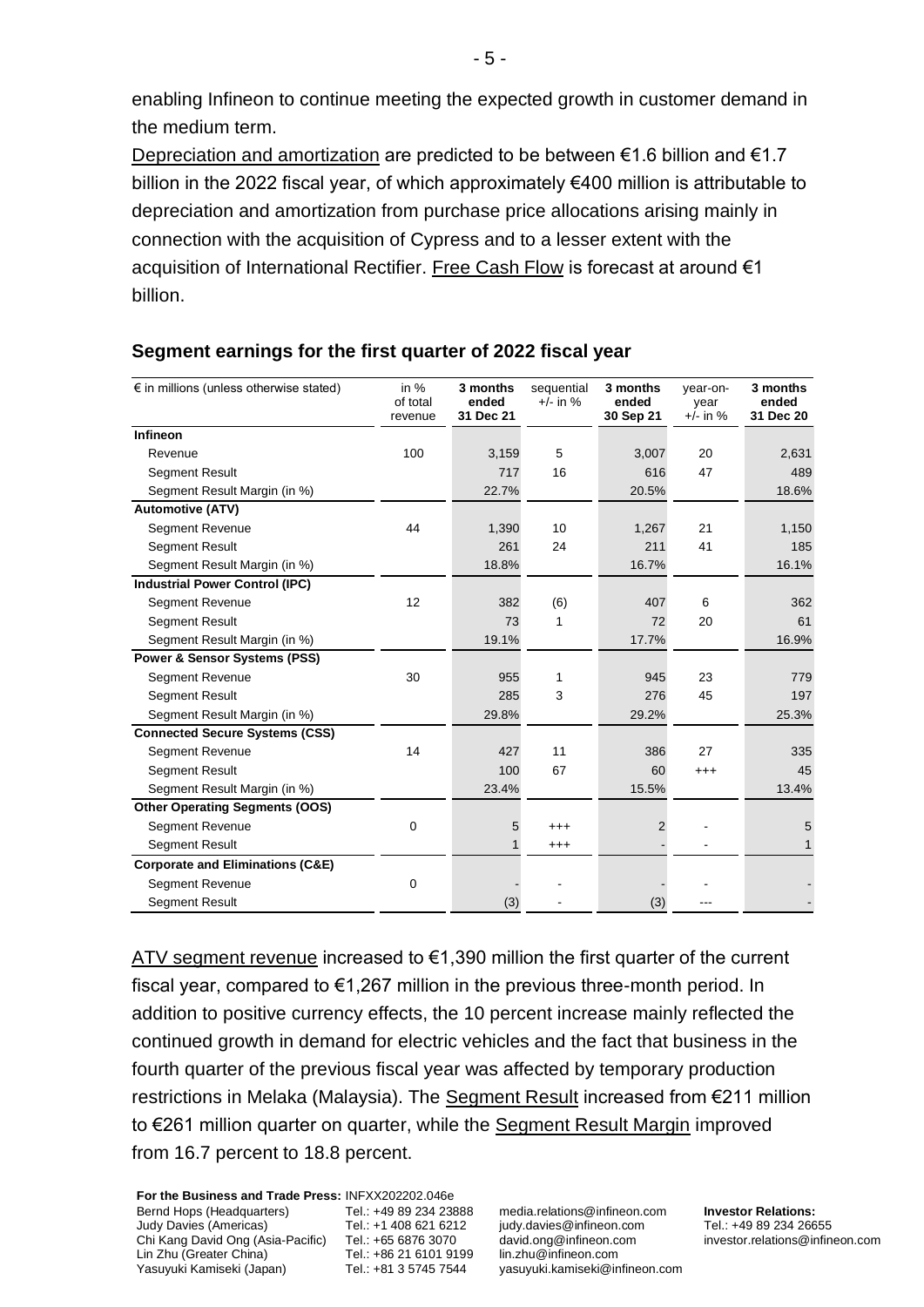IPC segment revenue in the first quarter of the current fiscal year amounted to €382 million, compared to €407 million one quarter earlier, whereby the 6 percent decrease reflected the usual seasonal slowdown in demand for industrial drives, renewables and home appliances. The Segment Result improved slightly from €72 million to €73 million quarter on quarter, as temporary production restrictions in the prior quarter did not recur. The Segment Result Margin increased from 17.7 percent to 19.1 percent.

Revenue generated by the PSS segment in the first quarter of the 2022 fiscal year edged up by 1 percent from €945 million to €955 million quarter-on-quarter. While demand for smartphone components declined due to seasonal factors, business with power semiconductors for various applications continued to grow. Higher revenue was recorded in particular for components used in battery-powered applications. The Segment Result increased from €276 million to €285 million quarter-on-quarter, with the Segment Result Margin improving from 29.2 percent to 29.8 percent.

CSS segment revenue in the first quarter of the 2022 fiscal year amounted to €427 million, up by 11 percent on the €386 million recorded in the previous threemonth period. The increase related mainly to microcontrollers, Wi-Fi components and government ID business. The Segment Result rose sharply from €60 million to €100 million quarter on quarter, with the Segment Result Margin improving from 15.5 percent to 23.4 percent.

### **Analyst telephone conference and telephone press conference**

The Management Board of Infineon will host a telephone conference call including a webcast for analysts and investors (in English only) on 3 February 2022 at 9:30 am (CET), 3:30 am (EST). During the call, the Infineon Management Board will present the Company's results for the first quarter of the 2022 fiscal year as well as the outlook for the second quarter and the 2022 fiscal year. In addition, the Management Board will host a telephone press conference with the media at 11:00 am (CET), 5:00 am (EST). It can be followed over the Internet in both English and German. Both conferences will also be available live and for download on Infineon's website at [www.infineon.com/investor.](http://www.infineon.com/investor)

The **Q1 Investor Presentation** is available (in English only) at:

**For the Business and Trade Press:** INFXX202202.046e Bernd Hops (Headquarters) Judy Davies (Americas) Chi Kang David Ong (Asia-Pacific) Tel.: +65 6876 3070 Lin Zhu (Greater China) Yasuyuki Kamiseki (Japan) Tel.: +49 89 234 23888 Tel.: +1 408 621 6212 Tel.: +86 21 6101 9199 Tel.: +81 3 5745 7544

media.relations@infineon.com judy.davies@infineon.com david.ong@infineon.com lin.zhu@infineon.com yasuyuki.kamiseki@infineon.com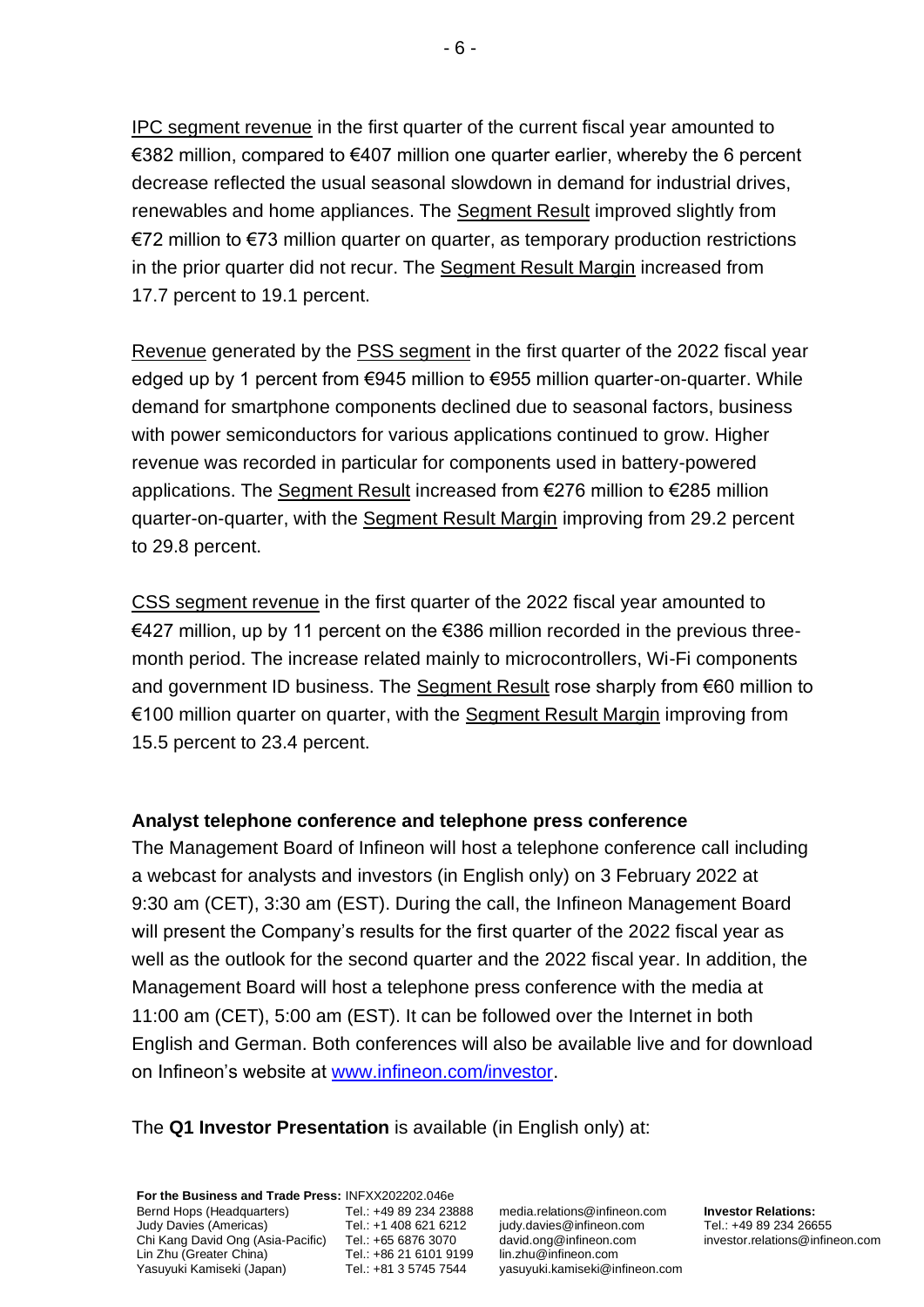[https://www.infineon.com/cms/en/about-infineon/investor/reports-and-](https://www.infineon.com/cms/en/about-infineon/investor/reports-and-presentations/)

# [presentations/](https://www.infineon.com/cms/en/about-infineon/investor/reports-and-presentations/)

**Infineon Financial Calendar** (\* preliminary)

|   | $\triangleright$ 17 Feb 2022 | Annual General Meeting (virtual)                      |
|---|------------------------------|-------------------------------------------------------|
|   | $\geq 22$ Feb 2022           | Goldman Sachs Technology & Internet Conference        |
|   |                              | (virtual)                                             |
| ➤ | 1 Mar 2022                   | dbAccess ESG Conference (virtual)                     |
| ➤ | 8 Mar 2022                   | Morgan Stanley Tech Conference, San Francisco         |
| ≻ | 9 Mar 2022                   | Bernstein Tech Tour 2022 (virtual)                    |
|   | $>17$ Mar 2022               | Kepler Cheuvreux One Stop Shop Conference, Madrid     |
|   | $\geq 24$ Mar 2022           | Citi EMEA TMT Conference (virtual)                    |
|   | $\geq 24$ Mar 2022           | J.P. Morgan Fireside Chat (virtual)                   |
|   | $> 31$ Mar 2022              | Stifel German Corporate Conference, Copenhagen        |
|   | ▶ 9 May 2022*                | Earnings Release for the Second Quarter of the 2022   |
|   |                              | <b>Fiscal Year</b>                                    |
|   | $\triangleright$ 11 May 2022 | IPC Call along with PCIM trade show                   |
|   | $\geq 16$ May 2022           | Equita 17 <sup>th</sup> European Conference (virtual) |
|   | $\triangleright$ 17 May 2022 | J.P. Morgan European Technology, Media and            |
|   |                              | Telecoms Conference, London                           |
|   | ▶ 23 May 2022                | J.P. Morgan Global Technology, Media and              |
|   |                              | <b>Communications Conference, Boston</b>              |
|   | $\geq 24$ May 2022           | Berenberg Conference USA 2022, Tarrytown              |
|   | $\geq 21$ Jun 2022           | BofA TMT Conference, London                           |
|   | $> 3$ Aug 2022*              | Earnings Release for the Third Quarter of the 2022    |
|   |                              | <b>Fiscal Year</b>                                    |
| ➤ | 15 Nov 2022*                 | Earnings Release for the Fourth Quarter and the 2022  |
|   |                              | <b>Fiscal Year</b>                                    |

# **About Infineon**

Infineon Technologies AG is a world leader in semiconductor solutions that make life easier, safer and greener. Microelectronics from Infineon are the key to a better future. With around 50,280 employees worldwide, Infineon generated revenue of about €11.1 billion in the 2021 fiscal year (ending 30 September) and is one of the ten largest semiconductor companies worldwide.

media.relations@infineon.com judy.davies@infineon.com david.ong@infineon.com lin.zhu@infineon.com yasuyuki.kamiseki@infineon.com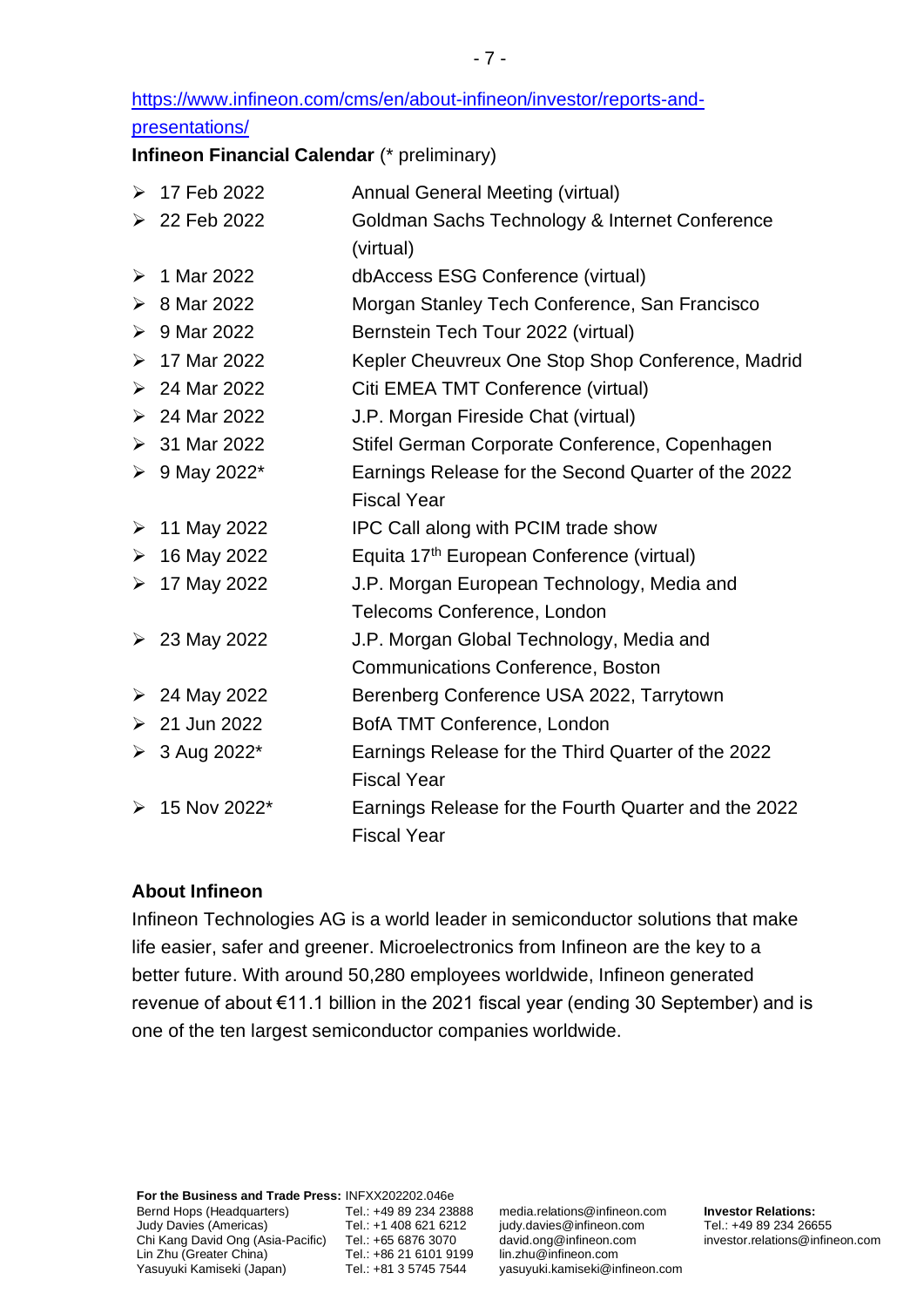Infineon is listed on the Frankfurt Stock Exchange (ticker symbol: IFX) and in the USA on the over-the-counter market OTCQX International Premier (ticker symbol: IFNNY). Further information is available at [www.infineon.com](http://www.infineon.com/) This press release is available online at [www.infineon.com/press](http://www.infineon.com/press)

Follow us: [Twitter](https://twitter.com/Infineon) - [Facebook](https://www.facebook.com/Infineon) - [LinkedIn](https://www.linkedin.com/company/infineon-technologies)

**For the Business and Trade Press:** INFXX202202.046e Bernd Hops (Headquarters) Judy Davies (Americas) Chi Kang David Ong (Asia-Pacific) Lin Zhu (Greater China) Yasuyuki Kamiseki (Japan)

Tel.: +49 89 234 23888 Tel.: +1 408 621 6212 Tel.: +65 6876 3070 Tel.: +86 21 6101 9199 Tel.: +81 3 5745 7544

media.relations@infineon.com judy.davies@infineon.com david.ong@infineon.com lin.zhu@infineon.com yasuyuki.kamiseki@infineon.com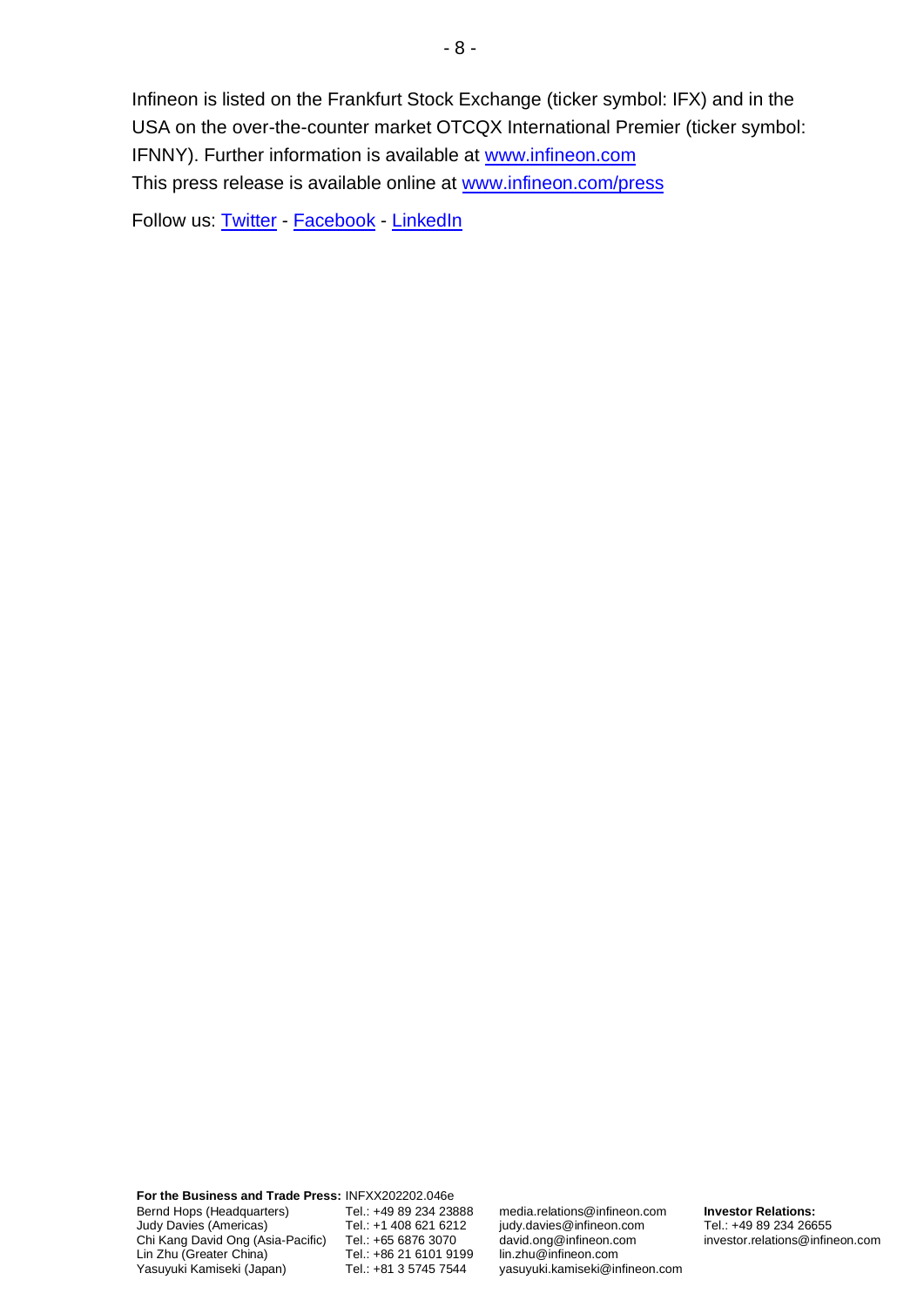# **FINANCIAL INFORMATION**

According to IFRS – Unaudited

### **Consolidated Statement of Profit or Loss**

| $\epsilon$ in millions                                                                             |           | 3 months ended |           |
|----------------------------------------------------------------------------------------------------|-----------|----------------|-----------|
|                                                                                                    | 31 Dec 21 | 30 Sep 21      | 31 Dec 20 |
| Revenue                                                                                            | 3,159     | 3,007          | 2,631     |
| Cost of goods sold                                                                                 | (1, 847)  | (1,769)        | (1,646)   |
| <b>Gross profit</b>                                                                                | 1,312     | 1,238          | 985       |
| Research and development expenses                                                                  | (399)     | (399)          | (333)     |
| Selling, general and administrative expenses                                                       | (330)     | (373)          | (311)     |
| Other operating income                                                                             | 43        | 17             | 13        |
| Other operating expenses                                                                           | (9)       | (5)            | (22)      |
| <b>Operating profit</b>                                                                            | 617       | 478            | 332       |
| Financial income                                                                                   | 1         | 3              | 18        |
| <b>Financial expenses</b>                                                                          | (46)      | (40)           | (44)      |
| Share of profit (loss) of associates and joint ventures accounted for using the<br>equity method   | 6         | 8              | (1)       |
| Profit (loss) from continuing operations before income taxes                                       | 578       | 449            | 305       |
| Income tax                                                                                         | (117)     | 16             | (49)      |
| Profit (loss) from continuing operations                                                           | 461       | 465            | 256       |
| Profit (loss) from discontinued operations, net of income taxes                                    | (4)       | (1)            |           |
| Profit (loss) for the period                                                                       | 457       | 464            | 256       |
| Attributable to:                                                                                   |           |                |           |
| Shareholders and hybrid capital investors of Infineon Technologies AG                              | 457       | 464            | 256       |
| Basic earnings per share (in euro) attributable to shareholders of Infineon<br>Technologies AG:1   |           |                |           |
| Weighted average shares outstanding (in million) – basic                                           | 1,301     | 1,301          | 1,301     |
| Basic earnings per share (in euro) from continuing operations                                      | 0.35      | 0.36           | 0.19      |
| Basic earnings per share (in euro) from discontinued operations                                    |           |                |           |
| Basic earnings per share (in euro)                                                                 | 0.35      | 0.36           | 0.19      |
| Diluted earnings per share (in euro) attributable to shareholders of Infineon<br>Technologies AG:1 |           |                |           |
| Weighted average shares outstanding (in million) - diluted                                         | 1,304     | 1,303          | 1,303     |
| Diluted earnings per share (in euro) from continuing operations                                    | 0.35      | 0.36           | 0.19      |
| Diluted earning per share (in euro) from discontinued operations                                   |           |                |           |
| Diluted earnings per share (in euro)                                                               | 0.35      | 0.36           | 0.19      |

1 The calculation of earnings per share is based on unrounded figures. For the consideration of the compensation of hybrid capital investors when determining earnings per share, see "Reconciliation to adjusted earnings and adjusted earnings per share" on page 11.

**For the Business and Trade Press:** INFXX202202.046e

Bernd Hops (Headquarters) Judy Davies (Americas) Chi Kang David Ong (Asia-Pacific) Lin Zhu (Greater China) Yasuyuki Kamiseki (Japan)

Tel.: +49 89 234 23888 Tel.: +1 408 621 6212 Tel.: +65 6876 3070 Tel.: +86 21 6101 9199 Tel.: +81 3 5745 7544

media.relations@infineon.com judy.davies@infineon.com david.ong@infineon.com lin.zhu@infineon.com yasuyuki.kamiseki@infineon.com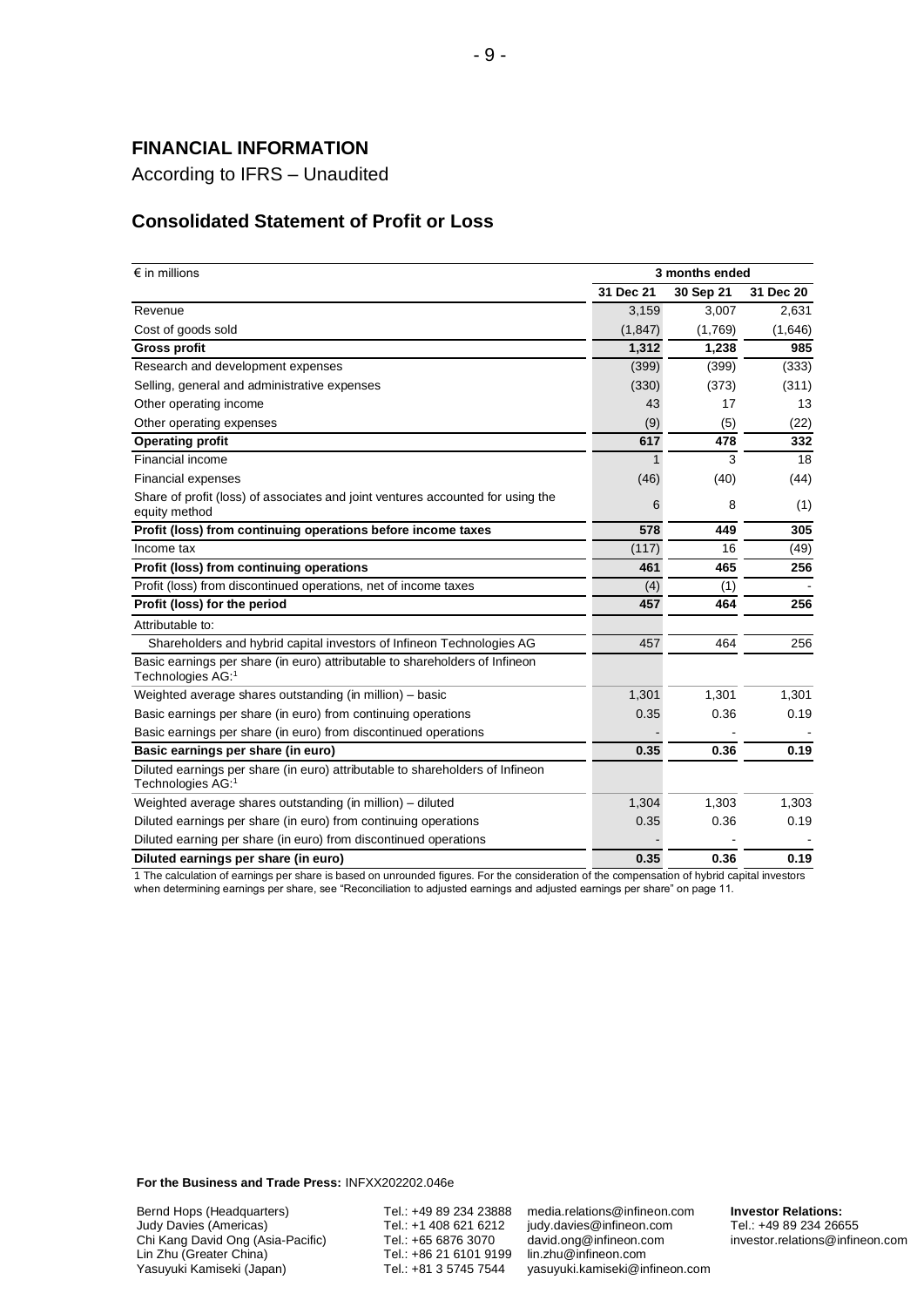| $\epsilon$ in millions                                                   |               | 3-months ended |           |
|--------------------------------------------------------------------------|---------------|----------------|-----------|
|                                                                          | 31 Dec 21     | 30 Sept 21     | 31 Dec 20 |
| Profit (loss) for the period                                             | 457           | 464            | 256       |
| Actuarial gains (losses) on pensions and similar commitments             | $\mathcal{P}$ | 45             |           |
| Total items that will not be reclassified subsequently to profit or loss |               | 45             |           |
| Foreign currency translation differences                                 | 167           | 185            | (323)     |
| Net change in fair value of hedging instruments                          | 2             | 18             | 12        |
| Total items that may be reclassified subsequently to profit or loss      | 169           | 203            | (311)     |
| Other comprehensive income (loss), net of tax                            | 171           | 248            | (311)     |
| Total comprehensive income (loss), net of tax                            | 628           | 712            | (55)      |
| Attributable to:                                                         |               |                |           |
| Shareholders and hybrid capital investors of Infineon Technologies AG    | 628           | 712            | (55)      |

# **Consolidated Statement of Comprehensive Income**

#### **Regional Revenue Development**

| $\epsilon$ in millions, except percentages    |           |      |           |      |           |      |
|-----------------------------------------------|-----------|------|-----------|------|-----------|------|
|                                               | 31 Dec 21 |      | 30 Sep 21 |      | 31 Dec 20 |      |
| Revenue:                                      |           |      |           |      |           |      |
| Europe, Middle East, Africa                   | 754       | 24%  | 699       | 23%  | 642       | 25%  |
| therein: Germany                              | 360       | 11%  | 336       | 11%  | 290       | 11%  |
| Asia-Pacific (excluding Japan, Greater China) | 513       | 16%  | 480       | 16%  | 403       | 15%  |
| Greater China <sup>1</sup>                    | 1.187     | 38%  | 1.194     | 40%  | 1.025     | 39%  |
| therein: Mainland China, Hong Kong            | 932       | 30%  | 903       | 30%  | 788       | 30%  |
| Japan                                         | 324       | 10%  | 297       | 10%  | 264       | 10%  |
| Americas                                      | 381       | 12%  | 337       | 11%  | 297       | 11%  |
| therein: USA                                  | 316       | 10%  | 274       | 9%   | 246       | 9%   |
| Total                                         | 3,159     | 100% | 3.007     | 100% | 2,631     | 100% |

1 Greater China comprises Mainland China, Hong Kong and Taiwan.

**For the Business and Trade Press:** INFXX202202.046e

Bernd Hops (Headquarters) Judy Davies (Americas) Chi Kang David Ong (Asia-Pacific) Lin Zhu (Greater China) Yasuyuki Kamiseki (Japan)

Tel.: +49 89 234 23888 Tel.: +1 408 621 6212 Tel.: +65 6876 3070 Tel.: +86 21 6101 9199 Tel.: +81 3 5745 7544

media.relations@infineon.com judy.davies@infineon.com david.ong@infineon.com lin.zhu@infineon.com yasuyuki.kamiseki@infineon.com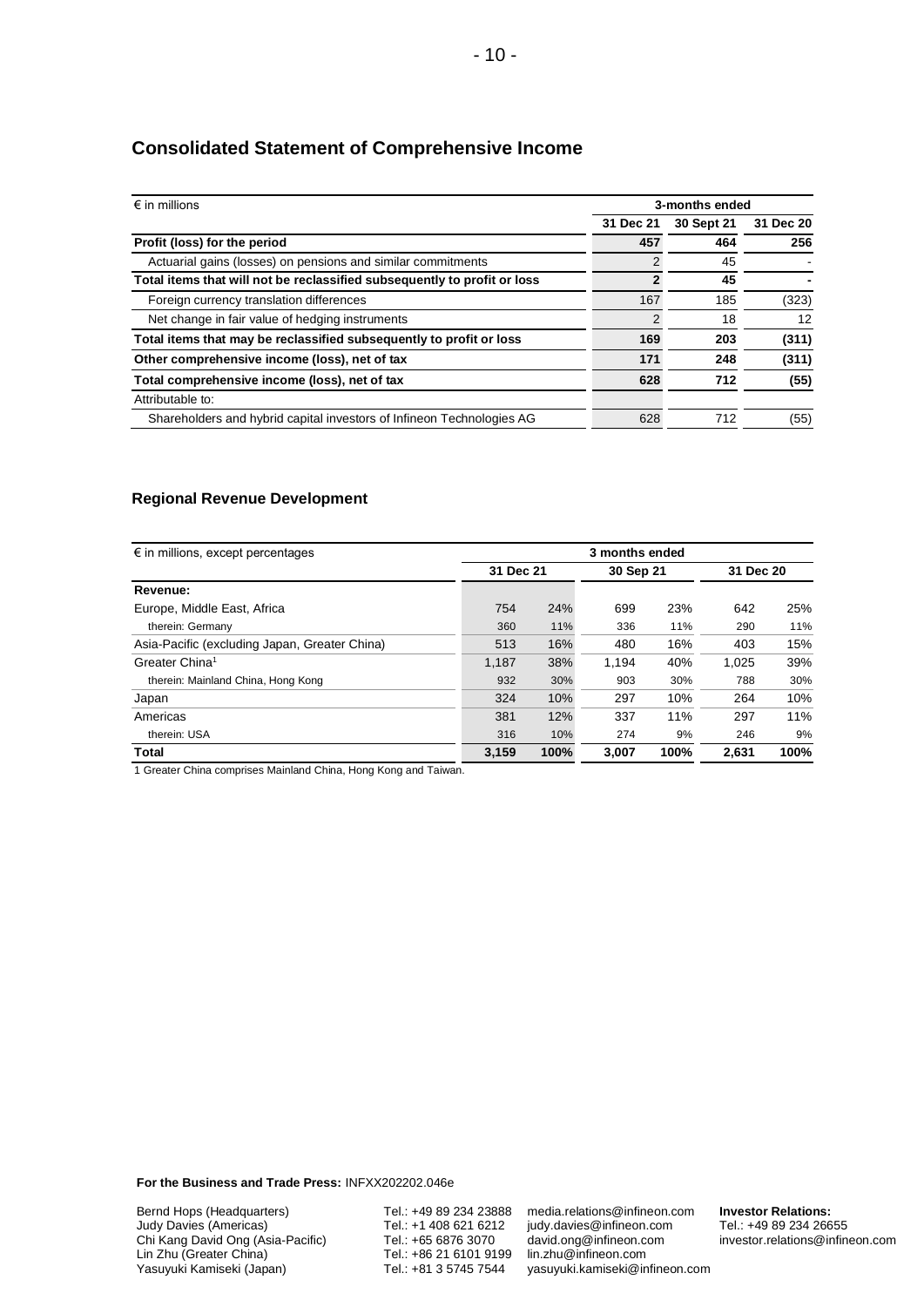#### **Segment Revenues and Segment Results**

Segment Result is defined as operating profit excluding the net of certain reversal of impairments and impairments (in particular on goodwill), impact on earnings of restructuring and closures, share-based payment, acquisition-related depreciation/amortization and other expenses, impact on earnings of sales of businesses, or interests in subsidiaries and other income (expense).

### **Revenues and Segment Result for the three months ended 31 December 2021 and 2020 and 30 September 2021**

| Revenue, $\epsilon$ in millions |           | 3 months ended |                |           | 3 months ended |              |  |
|---------------------------------|-----------|----------------|----------------|-----------|----------------|--------------|--|
| (unless otherwise stated)       | 31 Dec 21 | 31 Dec 20      | $+/-$ in $%$   | 31 Dec 21 | 30 Sep 21      | $+/-$ in $%$ |  |
| Automotive                      | 1.390     | 1,150          | 21             | 1,390     | 1,267          | 10           |  |
| <b>Industrial Power Control</b> | 382       | 362            | 6              | 382       | 407            | (6)          |  |
| Power & Sensor Systems          | 955       | 779            | 23             | 955       | 945            |              |  |
| <b>Connected Secure Systems</b> | 427       | 335            | 27             | 427       | 386            | 11           |  |
| <b>Other Operating Segments</b> | 5         | 5              | $\blacksquare$ | 5         | 2              | $^{+++}$     |  |
| Corporate and Eliminations      |           |                | -              |           |                |              |  |
| <b>Total</b>                    | 3.159     | 2.631          | 20             | 3.159     | 3.007          | 5            |  |

| Segment Result, $\epsilon$ in millions |           | 3 months ended |                |           | 3 months ended |              |
|----------------------------------------|-----------|----------------|----------------|-----------|----------------|--------------|
| (unless otherwise stated)              | 31 Dec 21 | 31 Dec 20      | $+/-$ in $%$   | 31 Dec 21 | 30 Sep 21      | $+/-$ in $%$ |
| Automotive                             | 261       | 185            | 41             | 261       | 211            | 24           |
| Industrial Power Control               | 73        | 61             | 20             | 73        | 72             |              |
| <b>Power &amp; Sensor Systems</b>      | 285       | 197            | 45             | 285       | 276            | 3            |
| <b>Connected Secure Systems</b>        | 100       | 45             | $^{++}$        | 100       | 60             | 67           |
| <b>Other Operating Segments</b>        |           |                | $\blacksquare$ |           |                | $^{+++}$     |
| Corporate and Eliminations             | (3)       |                | ---            | (3)       | (3)            |              |
| Total                                  | 717       | 489            | 47             | 717       | 616            | 16           |
| Segment Result Margin (in %)           | 22.7%     | 18.6%          |                | 22.7%     | 20.5%          |              |

#### **Reconciliation of Segment Result to Operating Income**

| $\epsilon$ in millions                                                   |           | 3 months ended |           |  |  |  |
|--------------------------------------------------------------------------|-----------|----------------|-----------|--|--|--|
|                                                                          | 31 Dec 21 | 30 Sep 21      | 31 Dec 20 |  |  |  |
| <b>Segment Result</b>                                                    | 717       | 616            | 489       |  |  |  |
| Plus/minus:                                                              |           |                |           |  |  |  |
| Reversal of impairments (impairments) (in particular on goodwill)        |           | 9              | (8)       |  |  |  |
| Share-based payment                                                      | (10)      | (10)           | (3)       |  |  |  |
| Acquisition-related depreciation/amortization and other expenses         | (118)     | (130)          | (137)     |  |  |  |
| Gains (losses) on sales of businesses, or interests in subsidiaries, net |           |                |           |  |  |  |
| Other income and expense, net                                            | 27        | (7)            | (9)       |  |  |  |
| <b>Operating profit</b>                                                  | 617       | 478            | 332       |  |  |  |

**For the Business and Trade Press:** INFXX202202.046e

Bernd Hops (Headquarters) Judy Davies (Americas) Chi Kang David Ong (Asia-Pacific) Lin Zhu (Greater China) Yasuyuki Kamiseki (Japan)

Tel.: +49 89 234 23888 Tel.: +1 408 621 6212 Tel.: +65 6876 3070 Tel.: +86 21 6101 9199 Tel.: +81 3 5745 7544

media.relations@infineon.com judy.davies@infineon.com david.ong@infineon.com lin.zhu@infineon.com yasuyuki.kamiseki@infineon.com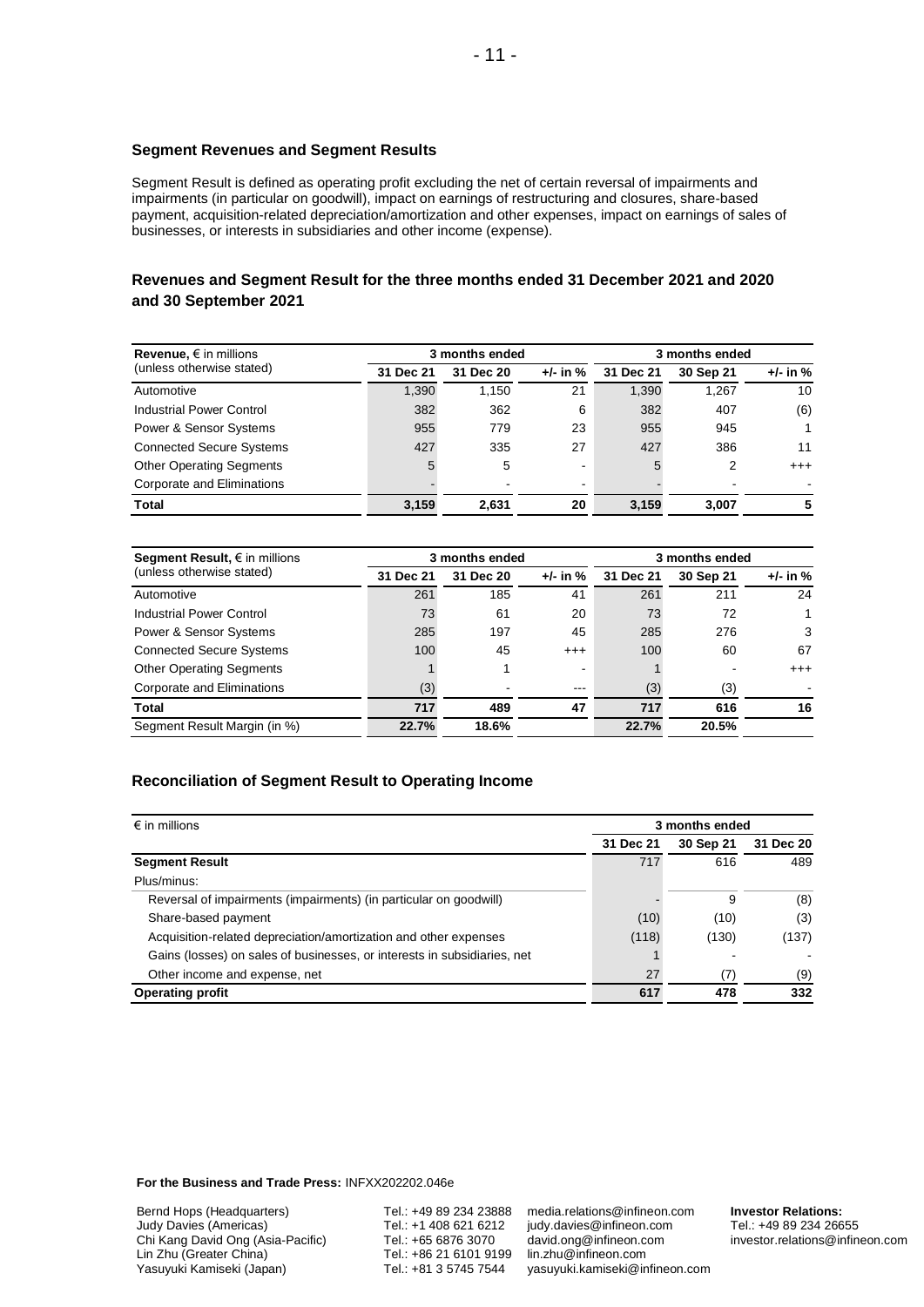#### **Reconciliation to adjusted earnings and adjusted earnings per share – diluted**

Earnings per share in accordance with IFRS are influenced by amounts relating to purchase price allocations for acquisitions (in particular Cypress and International Rectifier), one-time effects in the financial result in connection with the acquisition of Cypress as well as by other exceptional items. To enable better comparability of operating performance over time, Infineon computes adjusted earnings per share (diluted) as follows:

| $\epsilon$ in millions (unless otherwise stated)                                                                                       | 3 months ended |           |           |  |
|----------------------------------------------------------------------------------------------------------------------------------------|----------------|-----------|-----------|--|
|                                                                                                                                        | 31 Dec 21      | 30 Sep 21 | 31 Dec 20 |  |
| Profit (loss) from continuing operations - diluted                                                                                     | 461            | 465       | 256       |  |
| Compensation of hybrid capital investors <sup>1</sup>                                                                                  | (7)            | (2)       | (8)       |  |
| Profit (loss) from continuing operations, attributable to shareholders of<br>Infineon Technologies AG - diluted                        | 454            | 463       | 248       |  |
| Plus/minus:                                                                                                                            |                |           |           |  |
| Impairments (reversal of impairments) (in particular on goodwill)                                                                      |                | (9)       | 8         |  |
| Impact on earnings of restructuring and closures, net                                                                                  |                |           |           |  |
| Share-based payment                                                                                                                    | 10             | 10        | 3         |  |
| Acquisition-related depreciation/amortization and other expenses                                                                       | 118            | 130       | 137       |  |
| Losses (gains) on sales of businesses, or interests in subsidiaries, net                                                               | (1)            |           |           |  |
| Other income and expense, net                                                                                                          | (27)           |           | 9         |  |
| Acquisition-related expenses within financial result                                                                                   |                | 2         | 2         |  |
| Tax effects on adjustments                                                                                                             | (21)           | (34)      | (35)      |  |
| Revaluation of deferred tax assets resulting from the annually updated<br>earnings forecast                                            | (1)            | (30)      | (10)      |  |
| Adjusted profit (loss) for the period from continuing operations attributable<br>to shareholders of Infineon Technologies AG - diluted | 532            | 539       | 362       |  |
| Weighted-average number of shares outstanding (in millions) – diluted                                                                  | 1,304          | 1,303     | 1,303     |  |
| Adjusted earnings per share (in euro) – diluted <sup>2</sup>                                                                           | 0.41           | 0.41      | 0.28      |  |

1 Including the cumulative tax effects.

2 The calculation of the adjusted earnings per share is based on unrounded figures.

Adjusted profit (loss) for the period and adjusted earnings per share (diluted) should not be seen as a replacement or superior performance indicator, but rather as additional information to the profit (loss) for the period and earnings per share (diluted) determined in accordance with IFRS.

**For the Business and Trade Press:** INFXX202202.046e

Bernd Hops (Headquarters) Judy Davies (Americas) Chi Kang David Ong (Asia-Pacific) Lin Zhu (Greater China) Yasuyuki Kamiseki (Japan)

Tel.: +49 89 234 23888 Tel.: +1 408 621 6212 Tel.: +65 6876 3070 Tel.: +86 21 6101 9199 Tel.: +81 3 5745 7544

media.relations@infineon.com judy.davies@infineon.com david.ong@infineon.com lin.zhu@infineon.com yasuyuki.kamiseki@infineon.com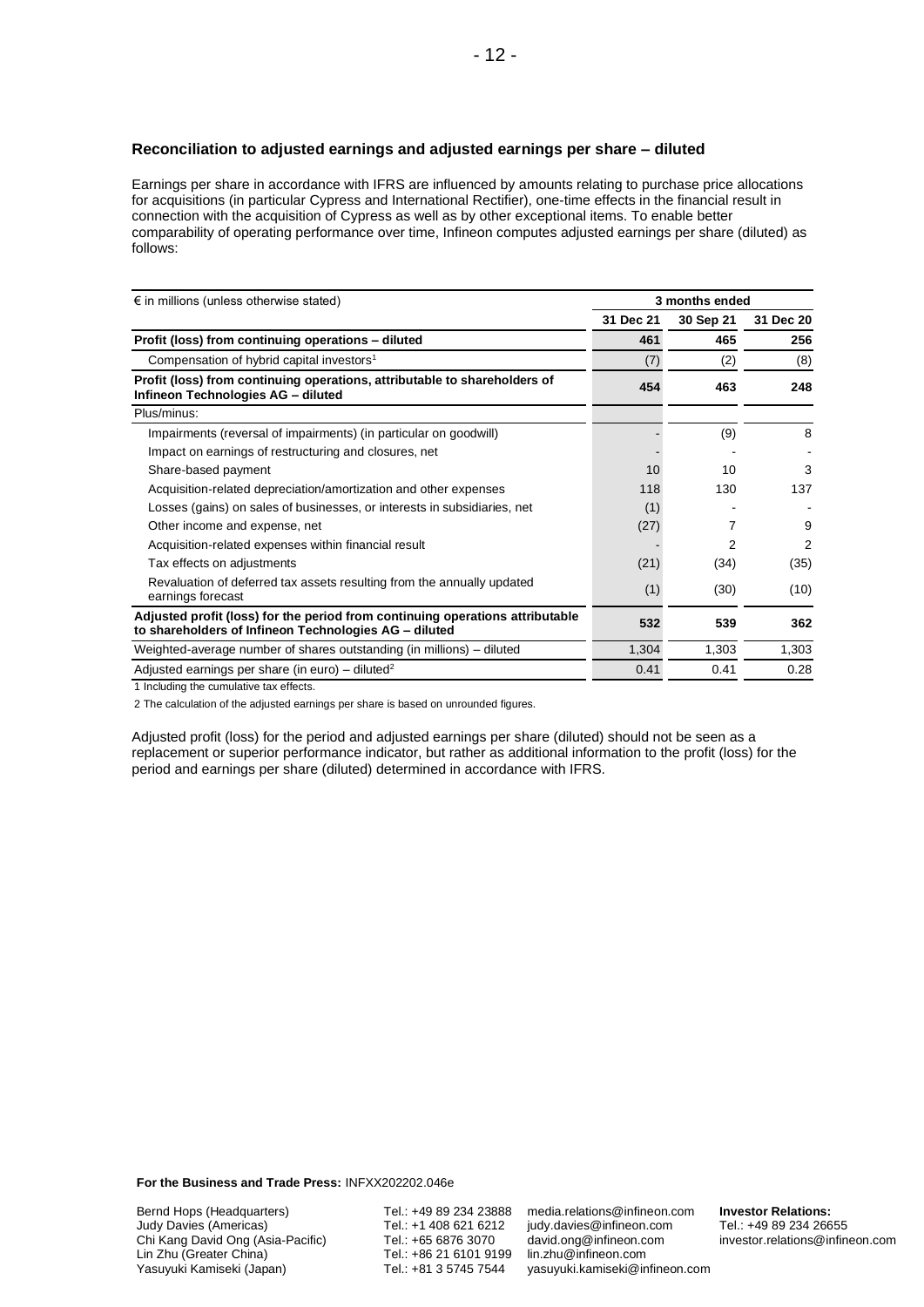#### **Reconciliation to adjusted cost of goods sold and gross margin**

The cost of goods sold and the gross margin in accordance with IFRS are influenced by amounts relating to purchase price allocations for acquisitions (in particular Cypress and International Rectifier) as well as by other exceptional items. To enable better comparability of operating performance over time, Infineon computes the adjusted gross margin as follows:

| $\epsilon$ in millions (unless otherwise stated)                 |           | 3 months ended |           |  |  |
|------------------------------------------------------------------|-----------|----------------|-----------|--|--|
|                                                                  | 31 Dec 21 | 30 Sep 21      | 31 Dec 20 |  |  |
| Cost of goods sold                                               | 1,847     | 1.769          | 1.646     |  |  |
| Plus/minus:                                                      |           |                |           |  |  |
| Share-based compensation expense                                 | (2)       | (1)            | (1)       |  |  |
| Acquisition-related depreciation/amortization and other expenses | (70)      | (76)           | (69)      |  |  |
| Other income and expense, net                                    | (4)       | (6)            | (5)       |  |  |
| Adjusted cost of goods sold                                      | 1.771     | 1.686          | 1,571     |  |  |
| Adjusted gross margin (in %)                                     | 43.9%     | 43.9%          | 40.3%     |  |  |

Adjusted cost of goods sold and the adjusted gross margin should not be seen as a replacement or superior performance indicator, but rather as additional information to cost of goods sold and the gross margin determined in accordance with IFRS.

#### **Employees**

|                                   | 31 Dec 21 | 30 Sep 21 | 31 Dec 20 |
|-----------------------------------|-----------|-----------|-----------|
| Infineon                          | 52.403    | 50.288    | 47.058    |
| thereof: Research and development | 10.823    | 10.372    | 9.612     |

**For the Business and Trade Press:** INFXX202202.046e

Tel.: +49 89 234 23888 Tel.: +1 408 621 6212 Tel.: +65 6876 3070 Tel.: +86 21 6101 9199 Tel.: +81 3 5745 7544

media.relations@infineon.com judy.davies@infineon.com david.ong@infineon.com lin.zhu@infineon.com yasuyuki.kamiseki@infineon.com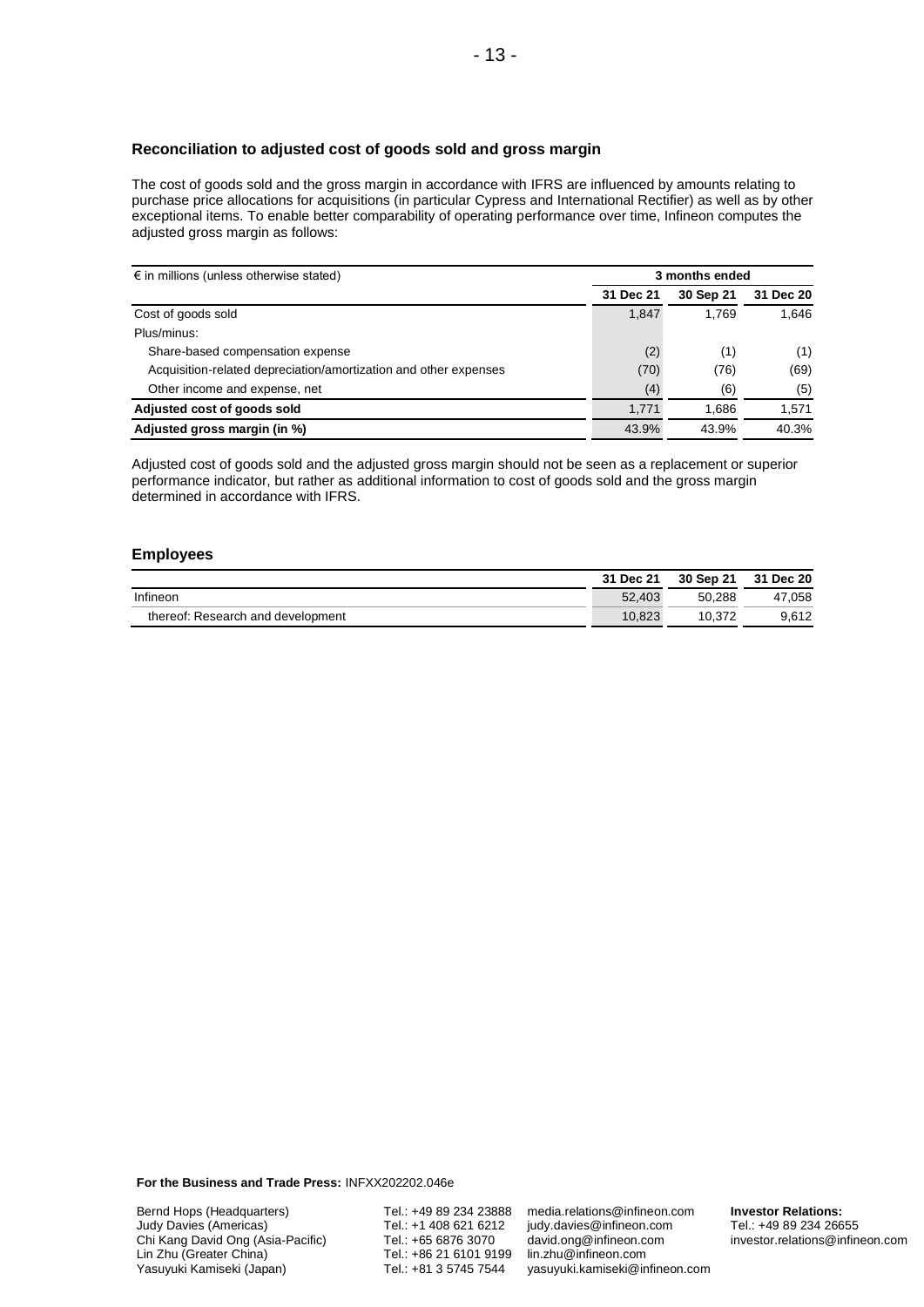| $\epsilon$ in millions                                                    | 31 Dec 21    | 30 Sep 21 |
|---------------------------------------------------------------------------|--------------|-----------|
| <b>ASSETS</b>                                                             |              |           |
| Cash and cash equivalents                                                 | 1,996        | 1,749     |
| <b>Financial investments</b>                                              | 2,288        | 2,173     |
| Trade receivables                                                         | 1,418        | 1,483     |
| Inventories                                                               | 2,319        | 2,181     |
| Current income tax receivables                                            | 72           | 57        |
| Contract assets                                                           | 98           | 82        |
| Other current assets                                                      | 461          | 518       |
| Assets classified as held for sale                                        |              | 9         |
| <b>Total current assets</b>                                               | 8,652        | 8,252     |
| Property, plant and equipment                                             | 4,588        | 4,443     |
| Goodwill                                                                  | 6,101        | 5,962     |
| Other intangible assets                                                   | 3,330        | 3,349     |
| Right-of-use assets                                                       | 337          | 336       |
| Investments accounted for using the equity method                         | 75           | 71        |
| Non-current income tax receivables                                        | $\mathbf{2}$ | 1         |
| Deferred tax assets                                                       | 673          | 695       |
| Other non-current assets                                                  | 240          | 225       |
| <b>Total non-current assets</b>                                           | 15,346       | 15,082    |
| <b>Total assets</b>                                                       | 23,998       | 23,334    |
| <b>LIABILITIES AND EQUITY</b>                                             |              |           |
| Short-term financial debt and current portion of long-term financial debt | 839          | 833       |
| Trade payables                                                            | 1,682        | 1,569     |
| Current provisions                                                        | 393          | 815       |
| Current income tax payables                                               | 347          | 288       |
| Current leasing liabilites                                                | 68           | 66        |
| Other current liabilities                                                 | 1,090        | 872       |
| <b>Total current liabilities</b>                                          | 4,419        | 4,443     |
| Long-term financial debt                                                  | 5,818        | 5,752     |
| Pensions and similar commitments                                          | 619          | 617       |
| Deferred tax liabilities                                                  | 332          | 324       |
| Other non-current provisions                                              | 276          | 319       |
| Non-current leasing liabilities                                           | 266          | 265       |
| Other non-current liabilities                                             | 226          | 213       |
| <b>Total non-current liabilities</b>                                      | 7,537        | 7,490     |
| <b>Total liabilities</b>                                                  | 11,956       | 11,933    |
| Equity:                                                                   |              |           |
| Ordinary share capital                                                    | 2,612        | 2,612     |
| Additional paid-in capital                                                | 6,526        | 6,513     |
| Retained earnings                                                         | 1,856        | 1,407     |
| Other reserves                                                            | (137)        | (306)     |
| Own shares                                                                | (28)         | (28)      |
| Hybrid capital                                                            | 1,213        | 1,203     |
| <b>Total equity</b>                                                       | 12,042       | 11,401    |
| <b>Total liabilities and equity</b>                                       | 23,998       | 23,334    |

### **Consolidated Statement of Financial Position**

**For the Business and Trade Press:** INFXX202202.046e

Bernd Hops (Headquarters) Judy Davies (Americas) Chi Kang David Ong (Asia-Pacific) Lin Zhu (Greater China) Yasuyuki Kamiseki (Japan)

Tel.: +49 89 234 23888 Tel.: +1 408 621 6212 Tel.: +65 6876 3070 Tel.: +86 21 6101 9199 Tel.: +81 3 5745 7544

media.relations@infineon.com judy.davies@infineon.com david.ong@infineon.com lin.zhu@infineon.com yasuyuki.kamiseki@infineon.com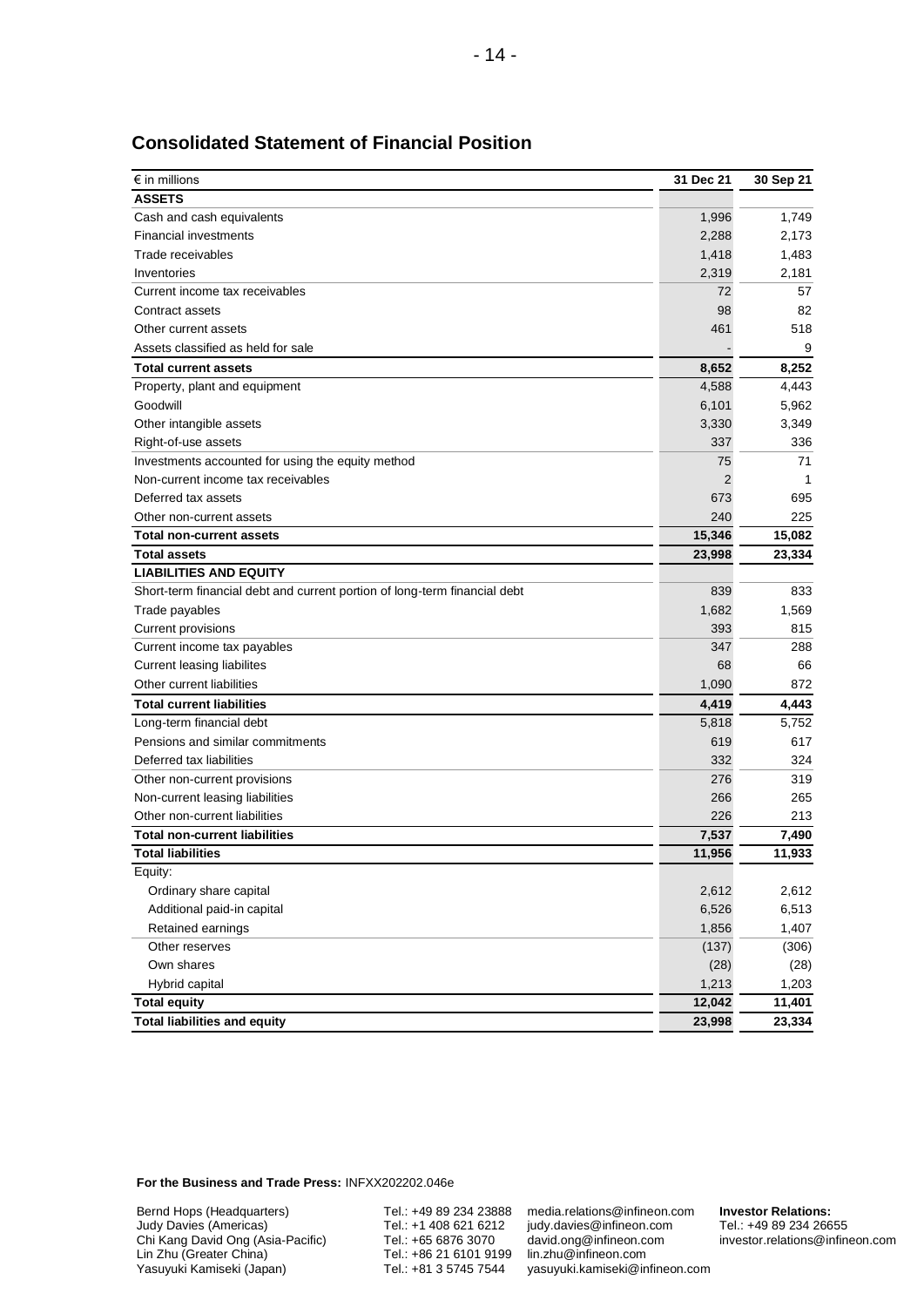|                                                    | Share<br>Capital<br>capital<br>reserves |                | Other reserves       |                                                   |                |
|----------------------------------------------------|-----------------------------------------|----------------|----------------------|---------------------------------------------------|----------------|
| $\epsilon$ in millions                             |                                         |                | Retained<br>earnings | Foreign<br>currency<br>translation<br>differences | Hedges         |
| Balance as of 1 October 2020                       | 2,612                                   | 6,462          | 435                  | (399)                                             | (61)           |
| Total comprehensive income (loss), net of tax      |                                         |                |                      |                                                   |                |
| Profit (loss) for the period                       |                                         |                | 246                  |                                                   |                |
| Other comprehensive income (loss), net of tax      |                                         |                |                      | (323)                                             | 12             |
| Total comprehensive income (loss), net of tax      |                                         |                | 246                  | (323)                                             | 12             |
| <b>Transactions with owners</b>                    |                                         |                |                      |                                                   |                |
| Contributions by and distributions to owners       |                                         |                |                      |                                                   |                |
| Share-based payment                                |                                         | 4              |                      |                                                   |                |
| Other contributions and distributions              |                                         | $\overline{2}$ |                      |                                                   |                |
| Total contributions by and distributions to owners |                                         | 6              | 1                    |                                                   |                |
| <b>Total transactions with owners</b>              |                                         | 6              | 1                    |                                                   |                |
| Balance as of 31 December 2020                     | 2,612                                   | 6,468          | 682                  | (722)                                             | (49)           |
| Balance as of 1 October 2021                       | 2,612                                   | 6,513          | 1,407                | (309)                                             | 3              |
| Total comprehensive income (loss), net of tax      |                                         |                |                      |                                                   |                |
| Profit (loss) for the period                       |                                         |                | 447                  |                                                   |                |
| Other comprehensive income (loss), net of tax      |                                         |                | 2                    | 167                                               | $\overline{2}$ |
| Total comprehensive income (loss), net of tax      |                                         |                | 449                  | 167                                               | $\mathbf{2}$   |
| <b>Transactions with owners</b>                    |                                         |                |                      |                                                   |                |
| Contributions by and distributions to owners       |                                         |                |                      |                                                   |                |
| Share-based payment                                |                                         | 11             |                      |                                                   |                |
| Other contributions and distributions              |                                         | 2              |                      |                                                   |                |
| Total contributions by and distributions to owners |                                         | 13             |                      |                                                   |                |
| <b>Total transactions with owners</b>              |                                         | 13             |                      |                                                   |                |
| Balance as of 31 December 2021                     | 2,612                                   | 6,526          | 1,856                | (142)                                             | 5              |
|                                                    |                                         |                |                      |                                                   |                |

# **Consolidated Statement of Changes in Equity**

**For the Business and Trade Press:** INFXX202202.046e

Bernd Hops (Headquarters) Judy Davies (Americas) Chi Kang David Ong (Asia-Pacific) Lin Zhu (Greater China) Yasuyuki Kamiseki (Japan)

Tel.: +49 89 234 23888 Tel.: +1 408 621 6212 Tel.: +65 6876 3070 Tel.: +86 21 6101 9199 Tel.: +81 3 5745 7544

media.relations@infineon.com judy.davies@infineon.com david.ong@infineon.com lin.zhu@infineon.com yasuyuki.kamiseki@infineon.com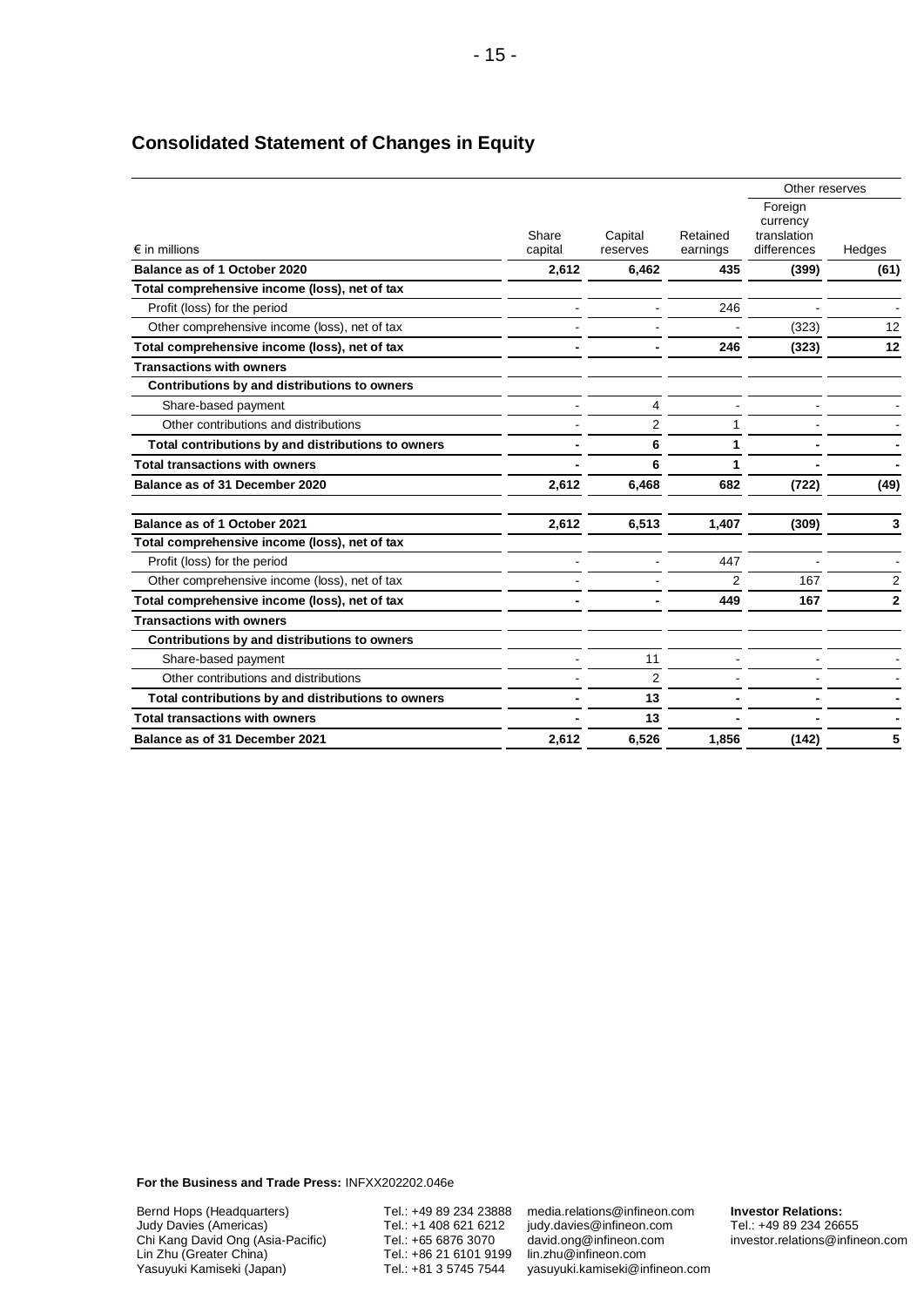| $\epsilon$ in millions                             | Own shares | <b>Equity</b><br>attributable<br>to share-<br>holders of<br><b>Infineon</b><br>Technolo-<br>gies AG | Equity<br>attributable<br>to hybrid<br>capital<br>investors | <b>Total equity</b> |
|----------------------------------------------------|------------|-----------------------------------------------------------------------------------------------------|-------------------------------------------------------------|---------------------|
| Balance as of 1 October 2020                       | (33)       | 9,016                                                                                               | 1,203                                                       | 10,219              |
| Total comprehensive income (loss), net of tax      |            |                                                                                                     |                                                             |                     |
| Profit (loss) for the period                       |            | 246                                                                                                 | 10                                                          | 256                 |
| Other comprehensive income (loss), net of tax      |            | (311)                                                                                               |                                                             | (311)               |
| Total comprehensive income (loss), net of tax      |            | (65)                                                                                                | 10                                                          | (55)                |
| <b>Transactions with owners</b>                    |            |                                                                                                     |                                                             |                     |
| Contributions by and distributions to owners       |            |                                                                                                     |                                                             |                     |
| Share-based payment                                |            | 4                                                                                                   |                                                             | 4                   |
| Other contributions and distributions              |            | 3                                                                                                   |                                                             | 3                   |
| Total contributions by and distributions to owners |            | $\overline{7}$                                                                                      |                                                             | 7                   |
| <b>Total transactions with owners</b>              |            | $\overline{7}$                                                                                      |                                                             | 7                   |
| Balance as of 31 December 2020                     | (33)       | 8,958                                                                                               | 1,213                                                       | 10,171              |
| Balance as of 1 October 2021                       | (28)       | 10,198                                                                                              | 1.203                                                       | 11,401              |
| Total comprehensive income (loss), net of tax      |            |                                                                                                     |                                                             |                     |
| Profit (loss) for the period                       |            | 447                                                                                                 | 10                                                          | 457                 |
| Other comprehensive income (loss), net of tax      |            | 171                                                                                                 |                                                             | 171                 |
| Total comprehensive income (loss), net of tax      |            | 618                                                                                                 | 10                                                          | 628                 |
| <b>Transactions with owners</b>                    |            |                                                                                                     |                                                             |                     |
| Contributions by and distributions to owners       |            |                                                                                                     |                                                             |                     |
| Share-based payment                                |            | 11                                                                                                  |                                                             | 11                  |
| Other contributions and distributions              |            | $\overline{2}$                                                                                      |                                                             | $\overline{2}$      |
| Total contributions by and distributions to owners |            | 13                                                                                                  |                                                             | 13                  |
| <b>Total transactions with owners</b>              |            | 13                                                                                                  |                                                             | 13                  |
| Balance as of 31 December 2021                     | (28)       | 10,829                                                                                              | 1,213                                                       | 12,042              |
|                                                    |            |                                                                                                     |                                                             |                     |

**For the Business and Trade Press:** INFXX202202.046e

Bernd Hops (Headquarters) Judy Davies (Americas) Chi Kang David Ong (Asia-Pacific) Lin Zhu (Greater China) Yasuyuki Kamiseki (Japan)

Tel.: +49 89 234 23888 Tel.: +1 408 621 6212 Tel.: +65 6876 3070 Tel.: +86 21 6101 9199 Tel.: +81 3 5745 7544

media.relations@infineon.com judy.davies@infineon.com david.ong@infineon.com lin.zhu@infineon.com yasuyuki.kamiseki@infineon.com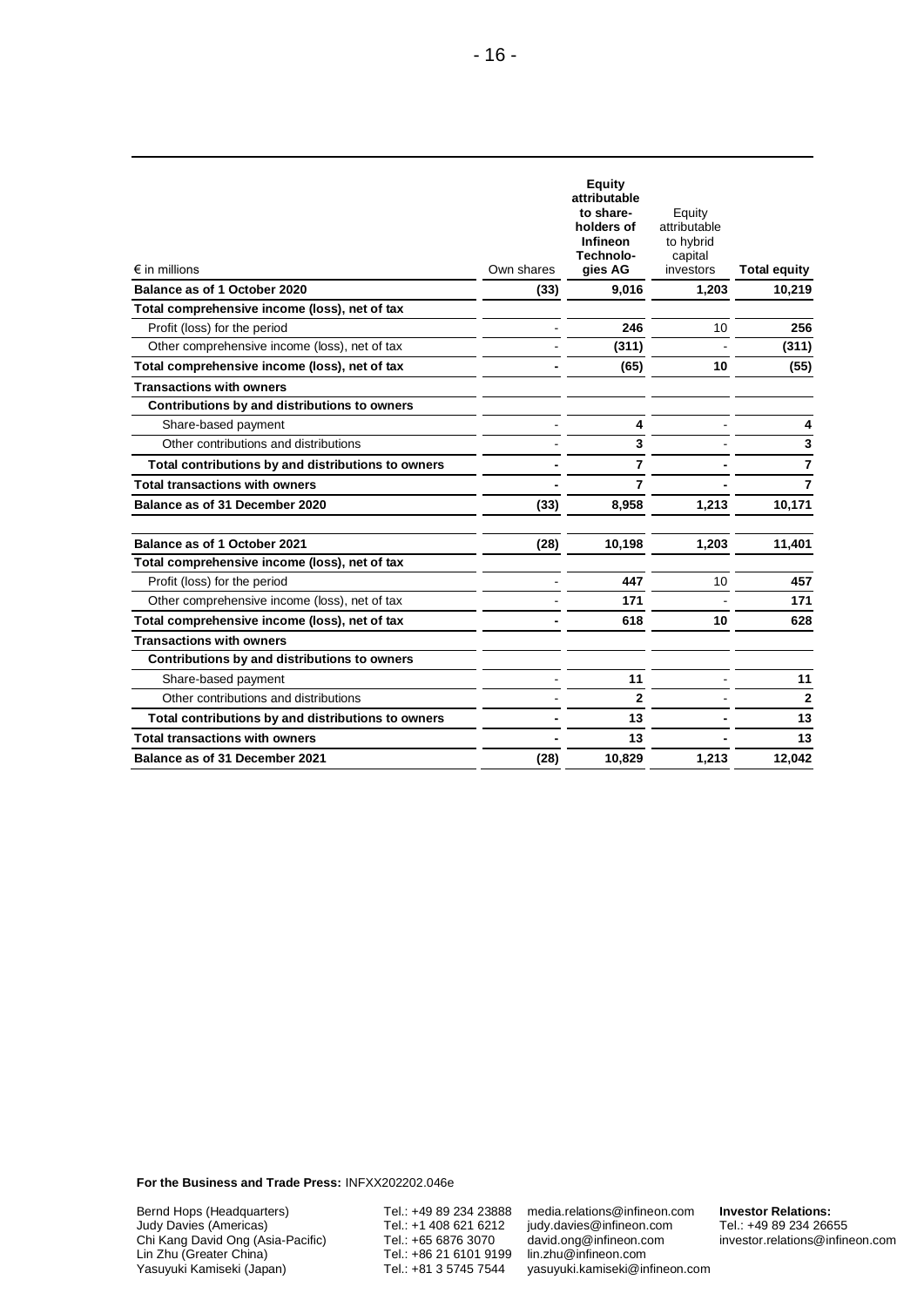# **Consolidated Statement of Cash Flows**

#### **Gross and Net Cash Position**

The following table reconciles the gross cash position and net cash position (i.e. after deduction of financial debt). Since some liquid funds are held in the form of financial investments, which, for IFRS purposes, are not considered to be "cash and cash equivalents", Infineon reports on its gross and net cash positions in order to provide investors with a better understanding of Infineon's overall liquidity. The gross and net cash positions are determined as follows from the Consolidated Statement of Financial Position:

| $\epsilon$ in millions                                                    | 31 Dec 21 | 30 Sep 21 | 31 Dec 20 |
|---------------------------------------------------------------------------|-----------|-----------|-----------|
| Cash and cash equivalents                                                 | 1,996     | 1.749     | 1.894     |
| <b>Financial investments</b>                                              | 2,288     | 2,173     | 1,440     |
| <b>Gross cash position</b>                                                | 4,284     | 3.922     | 3,334     |
| Less:                                                                     |           |           |           |
| Short-term financial debt and current portion of long-term financial debt | 839       | 833       | 318       |
| Long-term financial debt                                                  | 5,818     | 5.752     | 6,385     |
| <b>Total financial debt</b>                                               | 6,657     | 6,585     | 6,703     |
| Net cash position                                                         | (2, 373)  | (2,663)   | (3, 369)  |

#### **Free Cash Flow**

Infineon reports the Free Cash Flow figure, defined as net cash provided by and/or used in operating activities and net cash provided by and/or used in investing activities, both from continuing operations, after adjusting for cash flows related to the purchase and sale of financial investments. Free Cash Flow serves as an additional performance indicator, since Infineon holds part of its liquidity in the form of financial investments. This does not mean that the Free Cash Flow calculated in this way is available to cover other disbursements, since dividend, debt-servicing obligations and other fixed disbursements are not deducted. Free Cash Flow should not be seen as a replacement or superior performance indicator, but rather as an additional useful piece of information over and above the disclosure of the cash flow reported in the Consolidated Statement of Cash Flows, and as a supplementary disclosure to other liquidity performance indicators and other performance indicators derived from the IFRS figures. Free Cash Flow includes only amounts from continuing operations, and is derived as follows from the Consolidated Statement of Cash Flows:

| $\epsilon$ in millions                                               | 3 months ended |           |           |
|----------------------------------------------------------------------|----------------|-----------|-----------|
|                                                                      | 31 Dec 21      | 30 Sep 21 | 31 Dec 20 |
| Net cash provided by operating activities from continuing operations | 796            | 971       | 588       |
| Net cash used in investing activities from continuing operations     | (529)          | (822)     | (339)     |
| Purchases of (proceeds from sales of) financial investments, net     | 111            | 229       | 64        |
| <b>Free Cash Flow</b>                                                | 378            | 378       | 313       |

**For the Business and Trade Press:** INFXX202202.046e

Tel.: +49 89 234 23888 Tel.: +1 408 621 6212 Tel.: +65 6876 3070 Tel.: +86 21 6101 9199 Tel.: +81 3 5745 7544

media.relations@infineon.com judy.davies@infineon.com david.ong@infineon.com lin.zhu@infineon.com yasuyuki.kamiseki@infineon.com